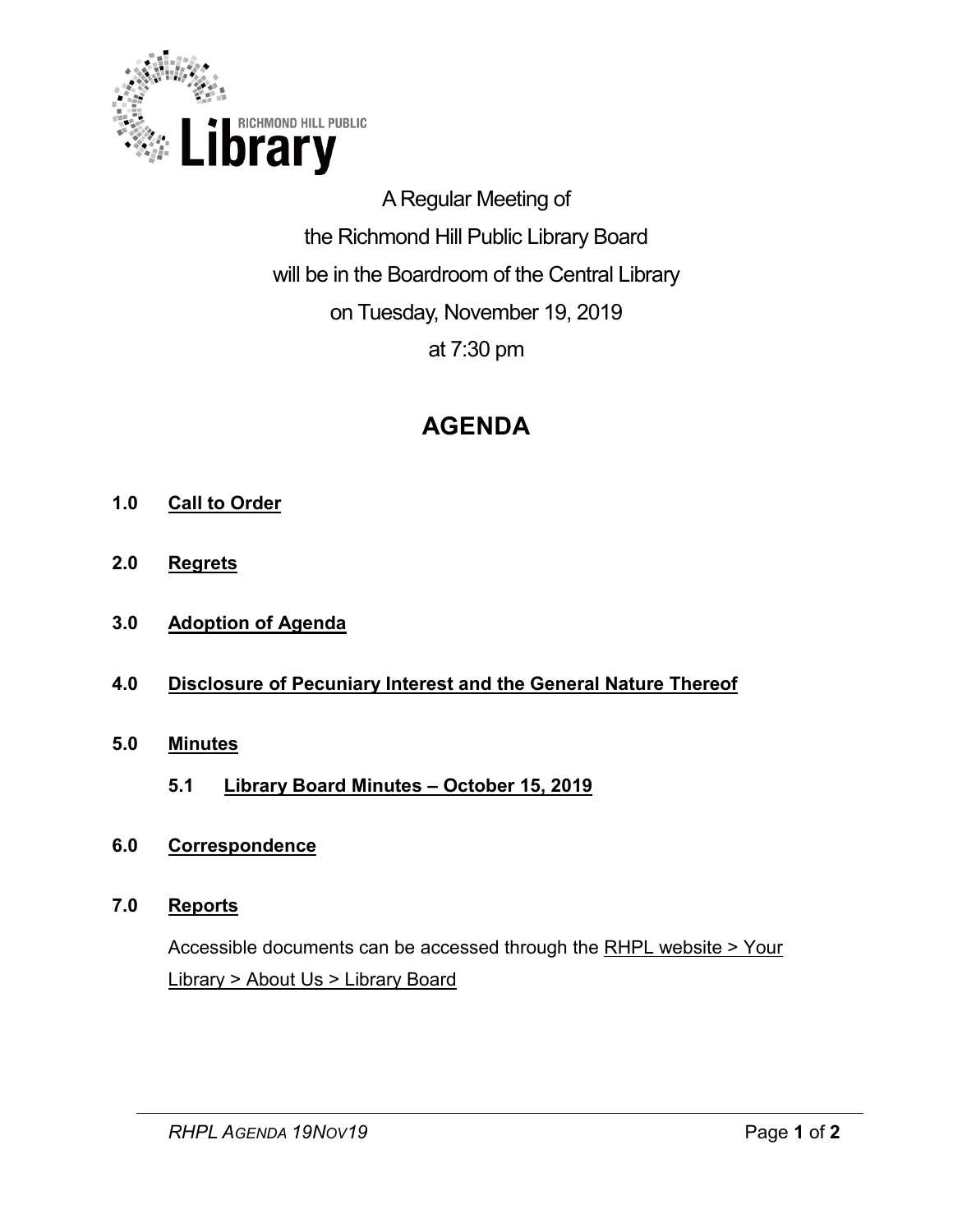- **7.1 2020 Richmond Hill Public Library Board Meeting Dates Report SRLIB19.36**
- **7.2 2020 Proposed Operating Budget and 2019 Financial Projection Report SRLIB19.37**
- **7.3 Transition Plan, Administrative Functions Report SRLIB19.38**

# **8.0 Resolution to Move Into Closed Session to consider matters relating to:**

- **8.1 Labour relations or employee negotiations**
- **9.0 Resolution to Reconvene in Open Session**
- **10.0 Adoption of Recommendations Arising from Closed Session (if any)**

# **11.0 Member Announcements**

#### **12.0 Date of Next Meeting**

The next meeting of the Library Board will be held on **Tuesday, December 17, 2019 at 7:30 p.m**. at Central Library in the Boardroom.

*\*\*Please advise Stephen Huycke, City Clerk, Interim Secretary to the Board of regrets for attendance, by noon on Tuesday, November 19, 2019 at 905-771-2529 or e-mail:*

*[stephen.huycke@richmondhill.ca](mailto:stephen.huycke@richmondhill.ca)*

*To request alternate formats of this document please contact Susan Quinn at 905-884- 9288 or e-mail: [squinn@rhpll.ca](mailto:squinn@rhpll.ca)*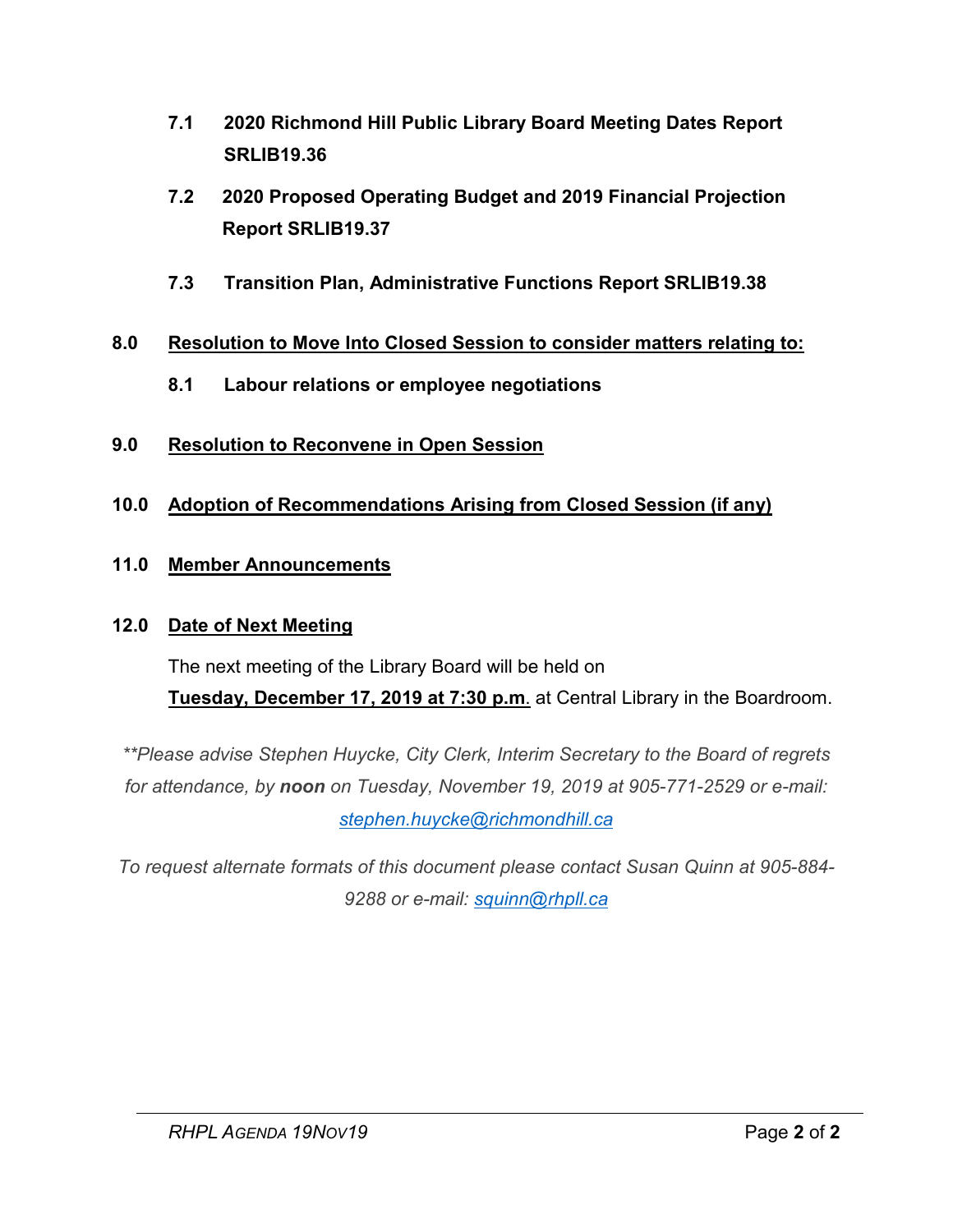**Agenda Item 7.1**



# Richmond Hill Public Library Board

# **REVISED RICHMOND HILL PUBLIC LIBRARY BOARD BY-LAWS POLICY AND 2020 RICHMOND HILL PUBLIC LIBRARY BOARD MEETING DATES REPORT SRLIB19.36**

- Subject: Revised Richmond Hill Public Library Board By-Laws Policy and 2020 Richmond Hill Public Library Board Meeting Dates Report From: Mary-Anne Dempster, Interim CEO
- Date: November 19, 2019

#### **1.0 Recommendation**

That the Revised Richmond Hill Public Library Board By-Laws Policy (Attachment 1 to report SRLIB19.36) be approved; and

That the 2020 Richmond Hill Public Library Board Meeting Dates discussed in Report SRLIB19.36 be approved.

#### **2.0 Background**

As per motion 19:85 at the September 19, 2019 meeting, the third Tuesday of every month from January to June and September to December, are the standard meeting dates, with meetings commencing at 7:30 p.m. Revised Library Board By-Laws Policy attached.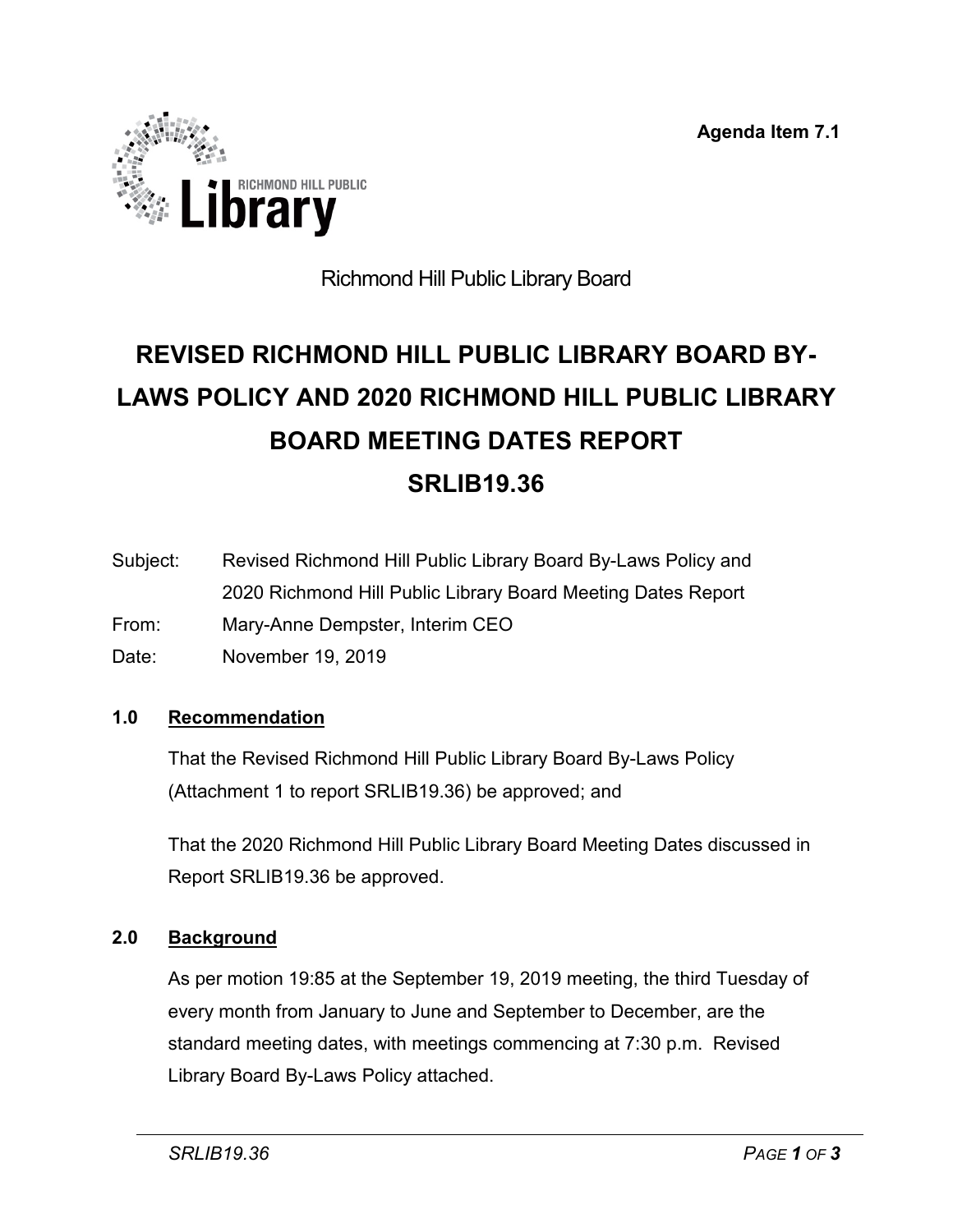| <b>Scheduled Date</b> | <b>Proposed Date</b> |
|-----------------------|----------------------|
| Tuesday, January 21   |                      |
| Tuesday, February 18  |                      |
| Tuesday, March 17     | Tuesday, March 24    |
| Tuesday, April 21     |                      |
| Tuesday, May 19       |                      |
| Tuesday, June 16      |                      |
| Tuesday, September 15 |                      |
| Tuesday, October 20   |                      |
| Tuesday, November 17  |                      |
| Tuesday, December 15  |                      |

#### **3.0 Save the Date**

An additional 2020 date of interest for the Library Board is the Ontario Library Association (OLA) Conference as follows:

| <b>Date</b>                       | Event                              | Location                 |
|-----------------------------------|------------------------------------|--------------------------|
| <b>Wednesday, January 29</b>      | <b>Ontario Library Association</b> | Metro TO                 |
| to<br><b>Saturday, February 1</b> | Conference                         | <b>Convention Centre</b> |

#### **4.0 Alignment with the Strategic Plan**

The Board meeting schedule aligns with the strategic direction to *Reinforce Our Capabilities* by developing and implementing other key guiding documents that underpin our strategies. Scheduled Library Board meetings contribute to good governance which underpins our strategies.

#### **5.0 Conclusion**

A public library board is a governing board, a legal corporation, with the authority to make policy and to govern the library's affairs under the *Public Libraries Act*,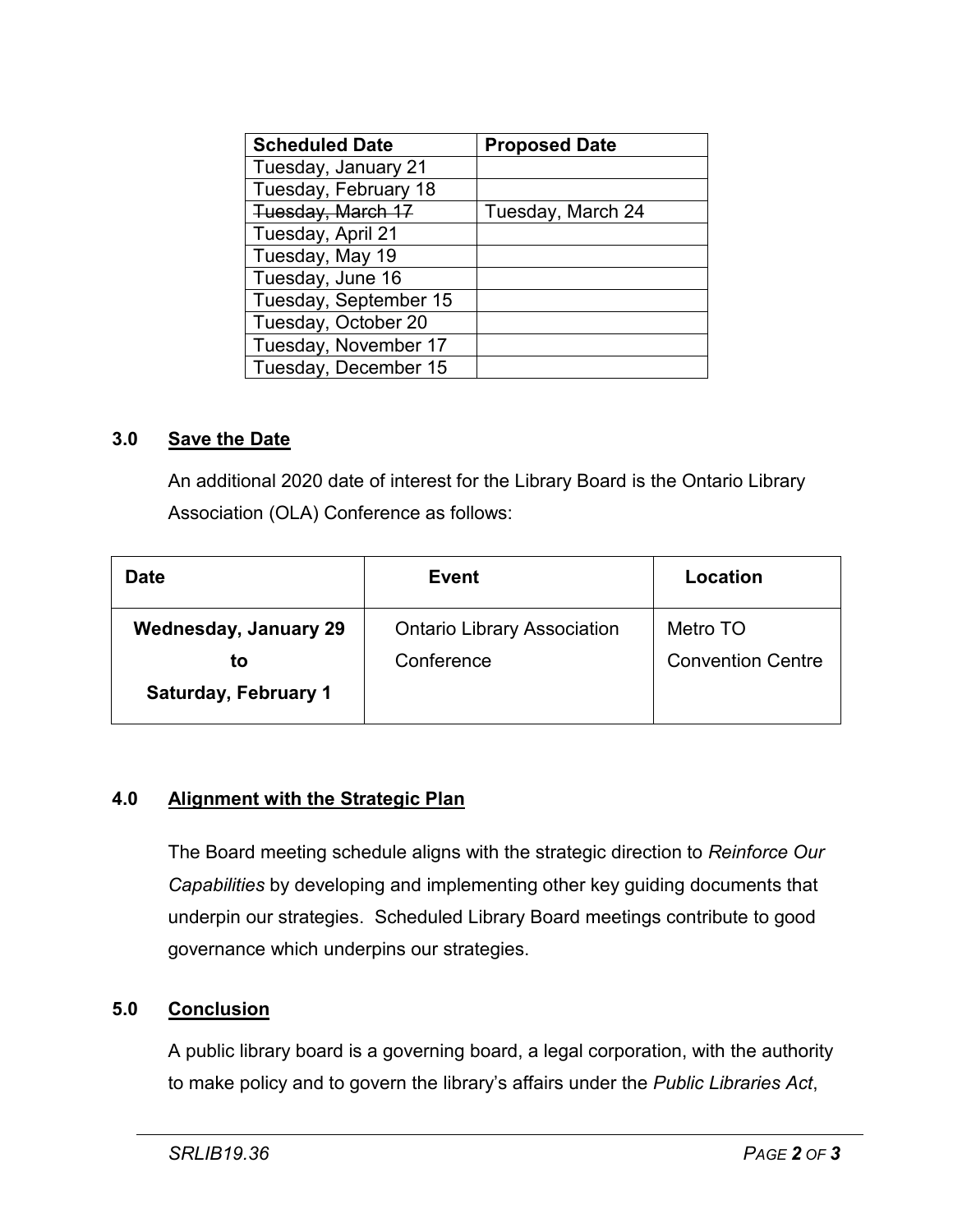RSO 1990, c.P44. The Board's main responsibilities are planning, policy development, advocacy and financial management. Attendance at scheduled Board meetings and special events ensures the Board's ability to fulfill its responsibilities and contributes to good governance.

# **6.0 Attachments**

1. *Revised Richmond Hill Public Library Board By-Laws Policy*, dated November 2019

#### **Pre-Submission Review**

Executive Leadership Team – Tuesday, November 12, 2019

Approved by:

"Signed version on file in the Administration Office"

Mary-Anne Dempster Interim CEO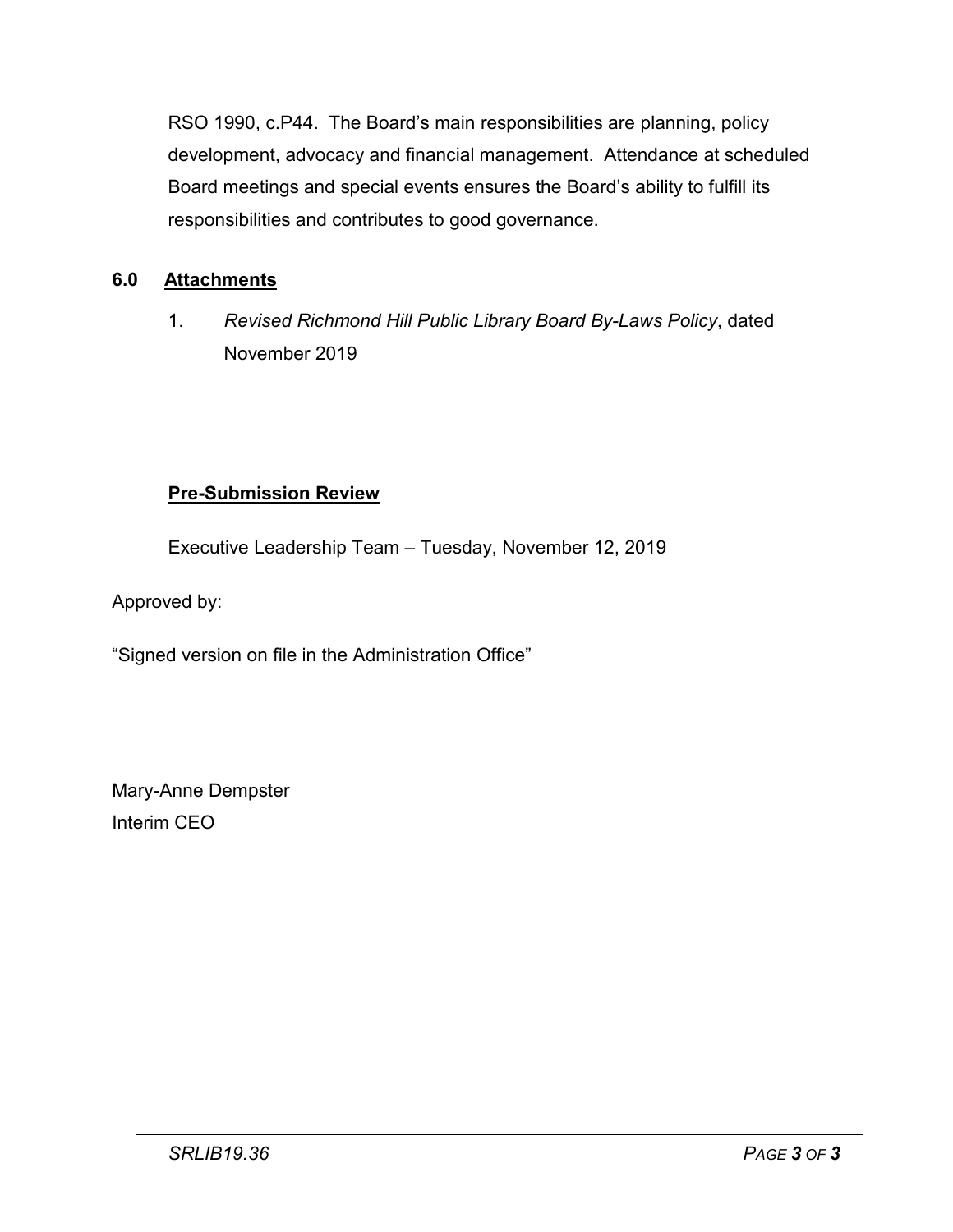

Richmond Hill Public Library Board

# **LIBRARY BOARD BY-LAWS POLICY**

#### **1.0 The Board**

#### **1.1 Establishment / History of Board**

On December 23, 1852, 54 shareholders formed the Richmond Hill Public Library Association. In 1865, a Mechanics Institute was also formed and shared books with the Library Association at a cost of twenty-five (25) cents per year. In 1870, the Mechanics Institute became the Richmond Hill District Library and was incorporated under the Provincial Statues at that time. In 1895, under the Public Libraries Act, the Ontario Department of Education supported a Board of Management for the public lending library in Richmond Hill.

#### **1.2 Title**

The Library shall be under the management and control of a board, which is a corporation know in English as "The Richmond Hill Public Library Board". *R.S.O. Public Libraries Act, 1990, c.P.44, s.3 (3).*

# **1.3 Purpose of Board**

The mission of The Richmond Hill Public Library Board is to provide a progressive, user-oriented library service which anticipates and responds to educational, cultural, leisure and other information needs of the Richmond Hill community.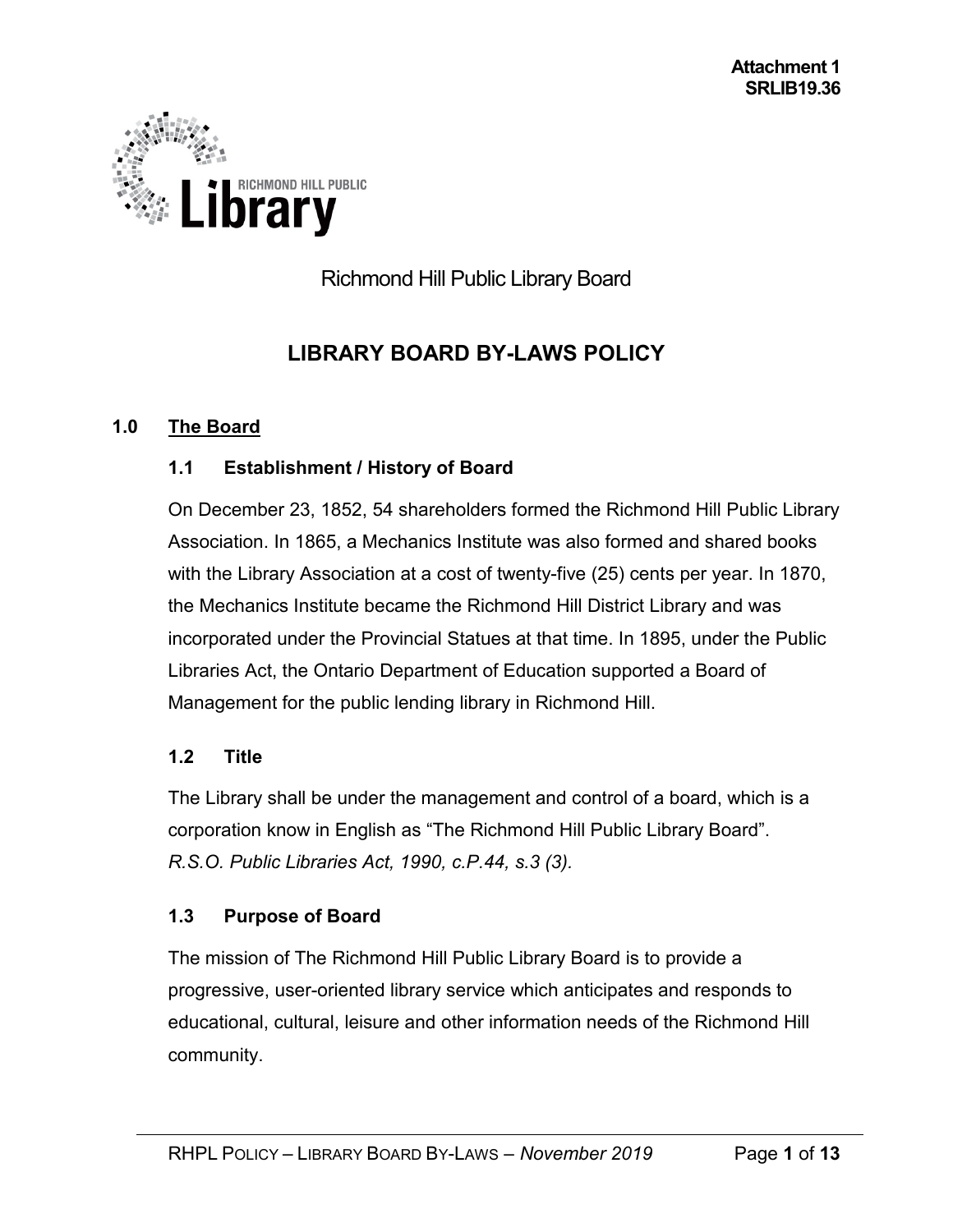# **1.4 Head Office**

The address of the Board is: 1 Atkinson Street, Richmond Hill, Ontario, L4C 0H5, and at such other places in the Town City of Richmond Hill as the Board may from time to time decide.

# **1.5 Seal & Symbol**

The Board shall have a corporate seal, impression of which is stamped on the margin hereof, and this seal shall be affixed under the direction of the Board to all deeds, contracts, documents or instruments requiring the same, which seal shall always be attested by the signatures of the Chair and the Chief Executive Officer of the Board, or b such other member and such other officer of the Board as the Board shall direct.

The corporate seal shall be kept in the custody of the Chief Executive Officer of the Board.

# **1.6 Composition of Board**

A public library board shall be composed of at least five members appointed by the municipal council. *R.S.O. Public Libraries Act, 2002, C.18, Sched. F, s. 3 (8)*

The maximum number of council members appointed to the Board shall be one less than a majority of the Board. *Public Libraries Act, 1990, s. 9 (1)*

# **1.7 Qualifications**

A person is qualified to be appointed as a member of a board who is a member of the appointing council or:

- a) Is at least eighteen years old;
- b) Is a Canadian citizen;
- c) Is a resident of the Town City of Richmond Hill; and
- d) Is not employed by the Board or the Town City of Richmond Hill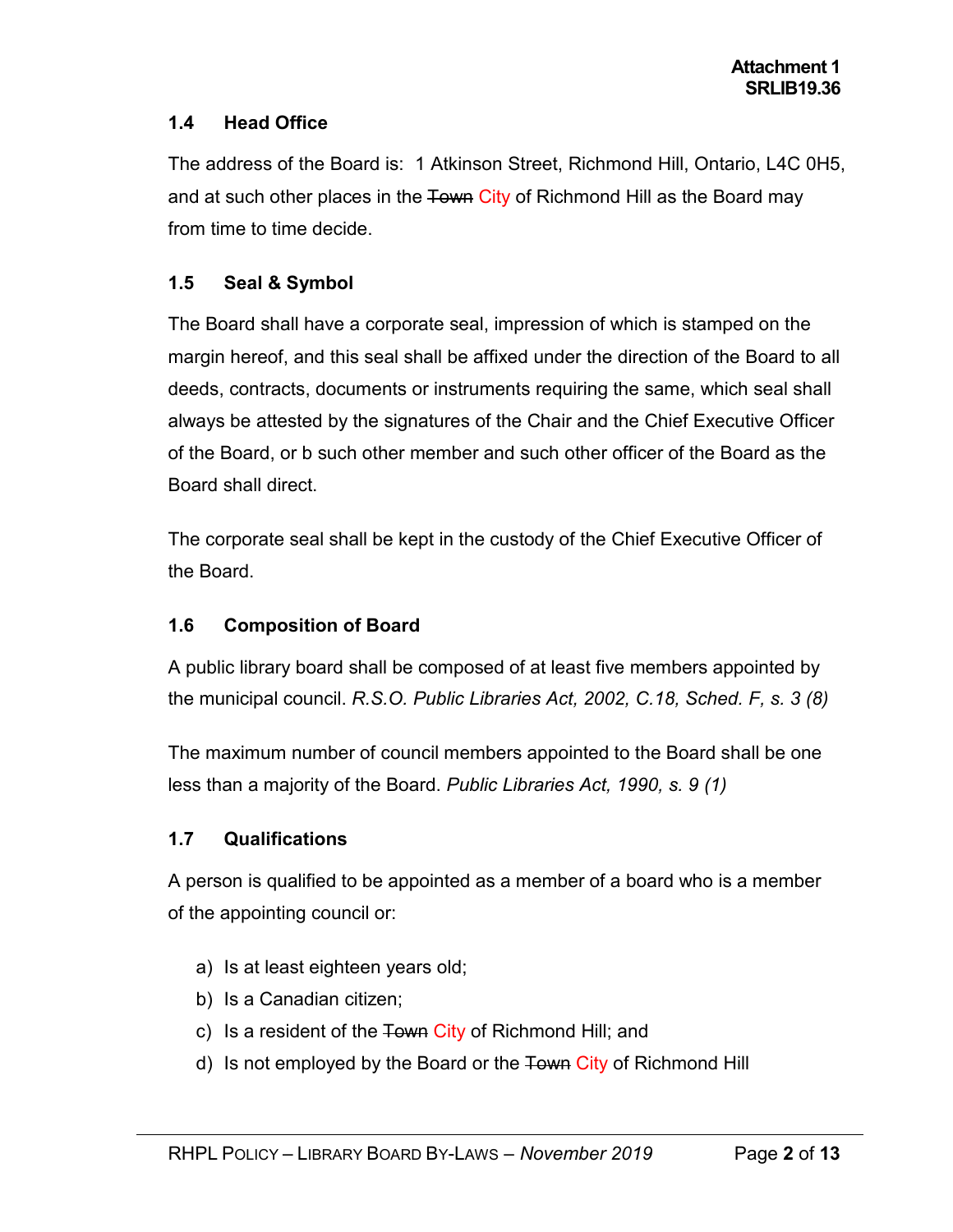*Public Libraries Act, 1990, c. P.44, s. 10 (1) 1; 2002, c.18, Sched. F, s. 3 (9)*

#### **1.8 Appointment**

Appointments shall be made at the first meeting of Council in each term, but if council fails to make the appointments at its first meeting, it shall do so at its next regular meeting. *Public Libraries Act, 1990, s.10 (4).*

The first appointments of members of a new board shall be made at a regular meeting of council and the member shall take office as soon as possible thereafter, and thereafter appointments shall be made at the first meeting of council in each term, but if the council fails to make the appointments at its first meeting, it shall do so at any regular or special meeting held within 60 days after its first meeting. *Public Libraries Act, 1990, c.P.4, s.10 (4); 2002, c. 18, Sched. F, s. 3 (10).*

#### **1.9 Term**

A Board member shall hold office for a term concurrent with the term of the appointing Council, The Corporation of the Town City of Richmond Hill, or until a successor is appointed, and may be re-appointed for one or more further terms. *Public Libraries Act, 1990, c. P44, s.10 (3).*

# **1.10 Disqualification**

If a Board Member:

- a) Is convicted of an indictable offense;
- b) Becomes incapacitated;
- c) Is absent from the meetings of the Board for three consecutive months without being authorized by a Board resolution;
- d) Ceases to be qualified for membership under clause 10 (1) (c); or
- e) Otherwise forfeits his or her seat,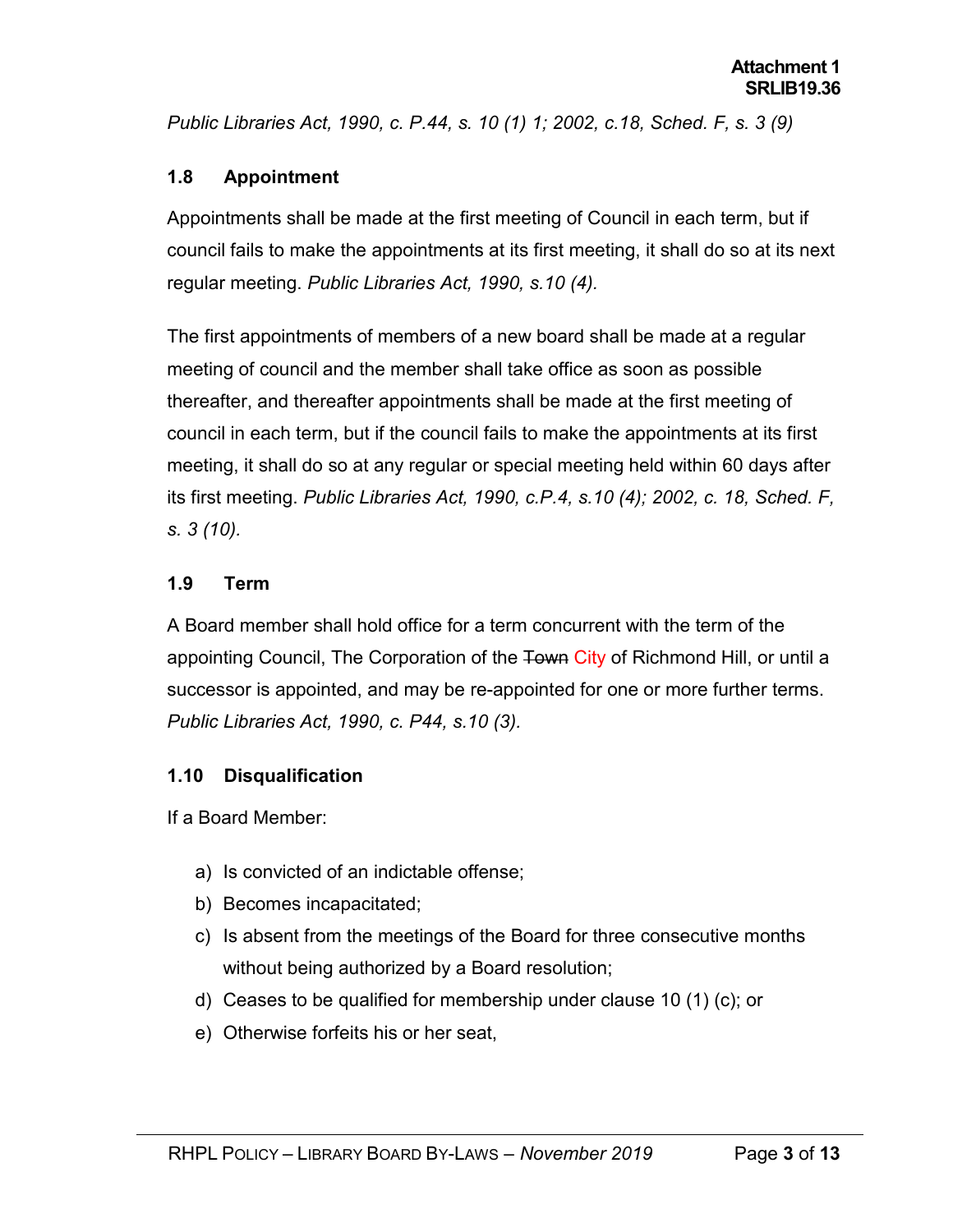The Member's seat becomes vacant and the remaining Members shall forthwith declare the seat vacant and notify the Council of the Corporation of the Town City of Richmond Hill accordingly. *Public Libraries Act, 1990, c. P. 44, s.13.*

#### **1.11 Vacancy**

Where a vacancy arises in the membership of a Board, the appointing Council shall promptly appoint a person to fill the vacancy and to hold office for the unexpired term, except where the unexpired term is less than forty-five days. *Public Libraries Act, 1990, c. P. 44, s.12.*

#### **1.12 First Meeting**

The first meeting of the Board in a new term shall be called, if a by-law has been passed under subsection (2), by the Chief Executive Officer appointed under subsection 15 (2). *Public Libraries Act, 1990, s.14 (1). Town City of Richmond Hill By-Law 257-85*

#### **1.13 Chair Election**

The Chief Executive Officer shall call the meeting to order and conduct the election for the position of Chair.

The Board shall elect one of its members as Chair at its first meeting in a new term and at the first meeting in each year of its term. *Public Libraries Act, 1990, s.14 (3).*

# **1.14 Vice-Chair Election**

The Board shall elect one of its members as Vice-Chair at its first meeting in a new term and at the first meeting in each year of its term. *Public Libraries Act, 1990, s. 14 (3).*

# **1.15 Acting Chair Election**

In the absence of both the Chair and Vice-Chair, the Board may appoint one of its members as acting chair. *Public Libraries Act, 1990,c.P.44, s. 14 (4).*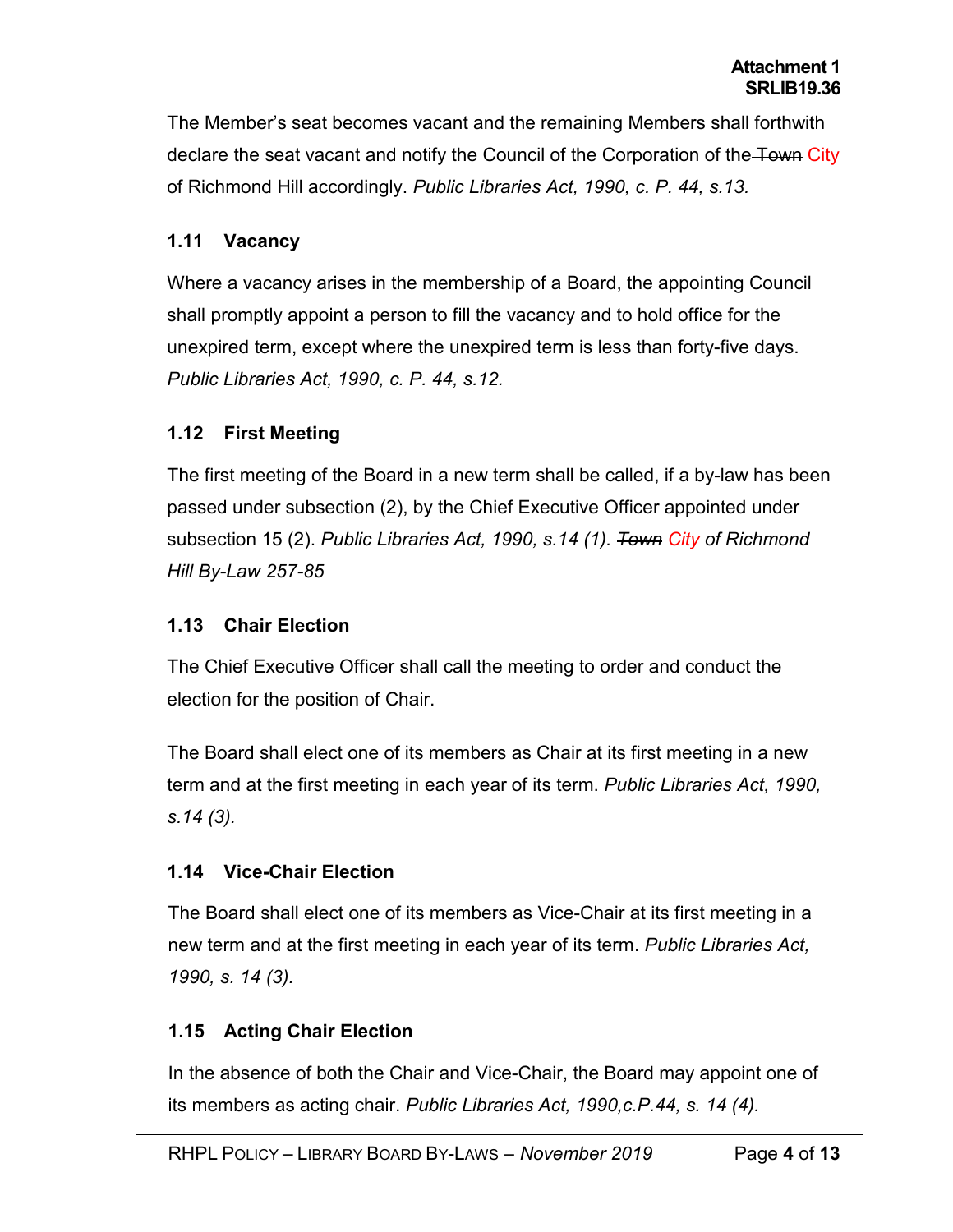#### **1.16 Committees**

The Library Board is composed of the following committees:

Art Committee Executive Committee – Propose removal as this committee has not been established previously. All matters to go the Board. Finance Committee of the Whole – Propose removal as all financial matters are at the discretion of the Board, therefore membership is not required.

Library Services Committee

The Terms of Reference for these committees is attached as Appendix 'A'.

#### **1.17 Board Responsibilities**

The Library Board establishes policies to direct the operations of the Richmond Hill Public Library, in accordance with its mission.

Responsibilities of the Board:

#### Service

The Board shall determine the Library's goals and objectives and formulate a plan for meeting these goals.

The Board shall identify the library needs of the community, the requirements of the Library and relate the aforesaid to current standards.

#### Finance

The Board shall submit its annual financial statements, audited by a person in accordance with the Municipal Act, to Council of the Town City of Richmond Hill annually. *Public Libraries Act, 1990, s. 24 (7).*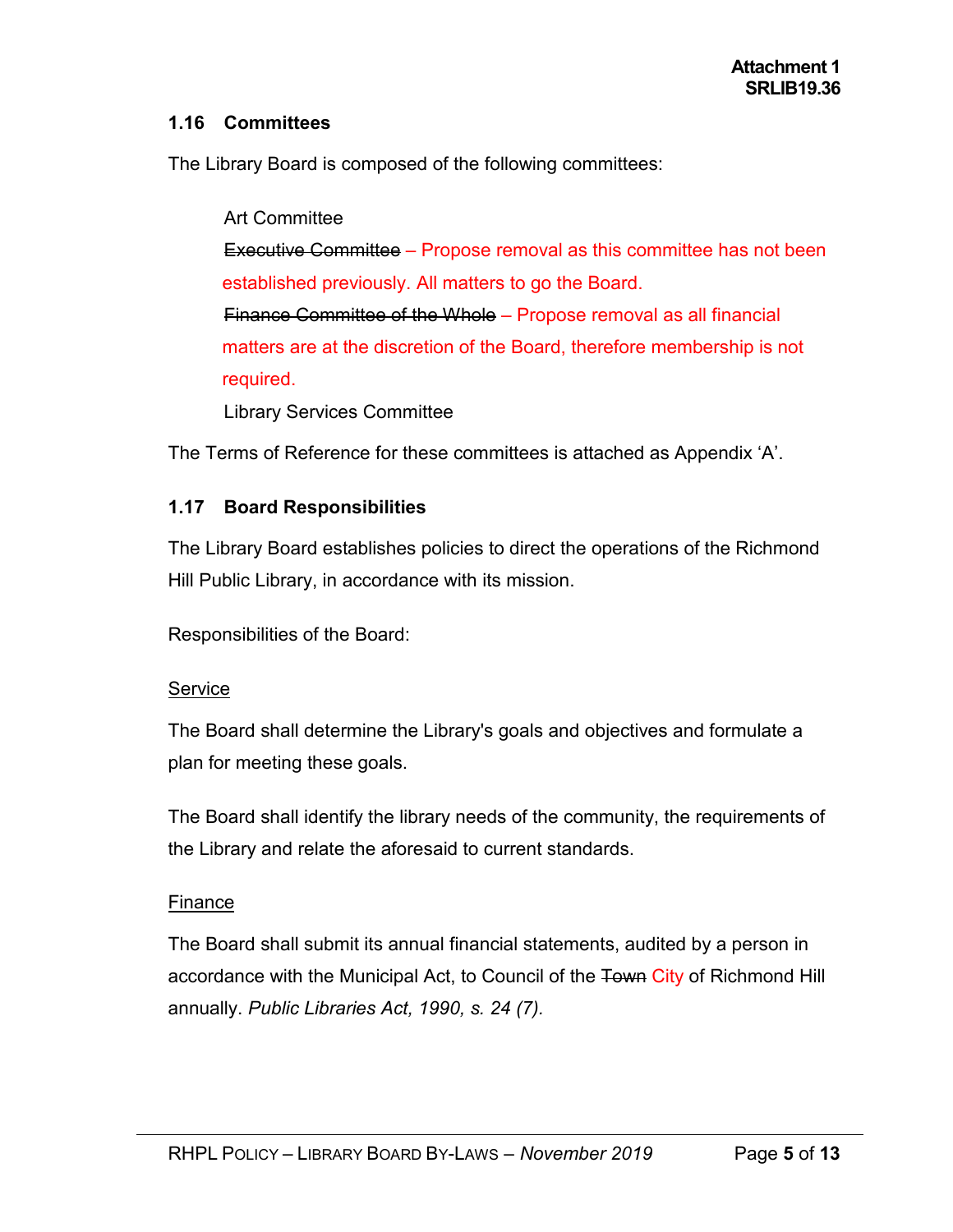The Board shall recommend to Council of the Town City of Richmond Hill the Board's annual operating budget and capital forecast, as developed by the CEO and approved by the Board. *Municipal Act s. 86 and s. 68.(1) (a) (b).*

#### **Policies**

The Board shall formulate and periodically review the Library's Mission Statement and written policy statements which govern the operation and programme of the Library. Such policies should include those dealing with personnel, public service, materials selection and financial authorities.

#### **Legislation**

Should any of the provisions of the By-laws or policies of the Board be in conflict with the provisions of any legislation, the legislation shall take precedence.

# **2.0 Staff**

# **2.1 Chief Executive Officer**

Under the authority of the Act, the Chief Librarian shall be the Chief Executive Officer. The Chief Executive Officer shall also be the Secretary/Treasurer of the Board. *Public Libraries Act, 1990, c.,P.44, s. 15 (2) (3) (4)(5). Richmond Hill Public Library Board, Motion 57:85*

The Chief Executive Officer shall have the general supervision over and direction of the operations of the public library and its staff, shall attend all board and committee meetings and shall have the other powers and duties that the board assigns to him or her from time to time. *Public Libraries Act, 1990, c.P44, s. 15 (2).*

# **2.2 Staff**

The Board may appoint and remove such employees as it considers necessary, determine the terms of their employment, fix their remuneration and prescribe their duties. *Public Libraries Act, 1990,c.P.44, s.15 (1);1993, c.27.*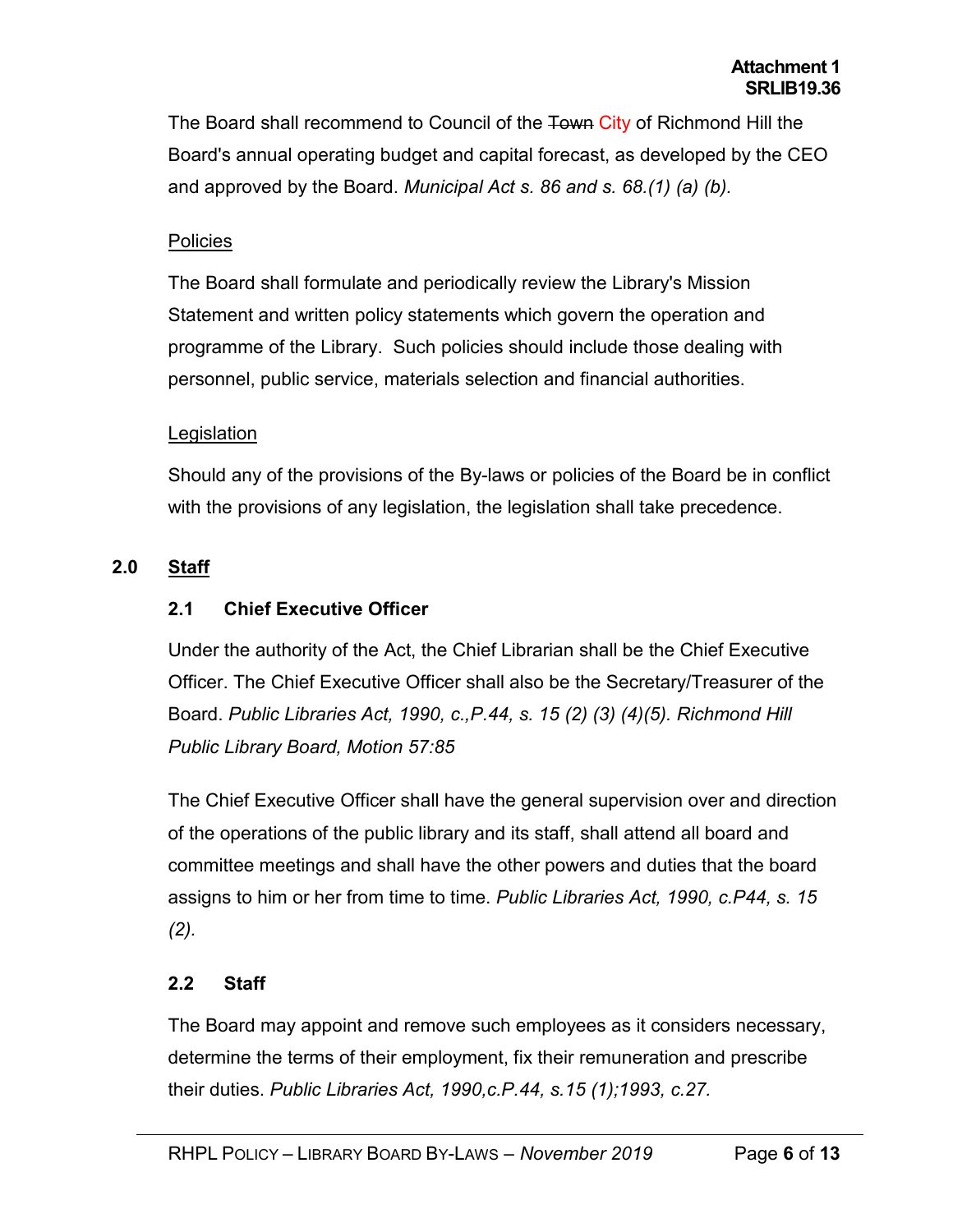#### **3.0 Meetings**

#### **3.1 Regular Meetings**

Following the first meeting in a new term, further regular meetings of the Board shall normally be held on the third Thursday Tuesday (as per Motion 19:85 September 19, 2019 Meeting) of each month from January to June and from September to December, both inclusive, or at such date and time as is decided at the previous meeting provided that the Board shall hold regular meetings at least once a month for at least 10 months each year by a majority of the members present. *Public Libraries Act, 1990c.P.44, s. 16 (1).*

The Board shall recognize Canadian Statutory Holidays as the only prescribed non-Library Board meeting days. *Richmond Hill Public Library Board, Motion 05:15*

# **3.2 Special Meetings**

Special meetings of the Board may be called by the Chairman or any two members by giving each member reasonable notice in writing, specifying the purpose for which the meeting is called. *Public Libraries Act, 1990, c. P.44 s.16 (2).*

# **3.3 Open Meetings**

All Board meetings shall be open to the public except as provided in this section.

# **3.4 Closed Meetings**

A meeting or part of a meeting may be closed to the public if the subject matter being considered is,

- (a) the security of the property of the Board;
- (b) personal matters about an identifiable individual;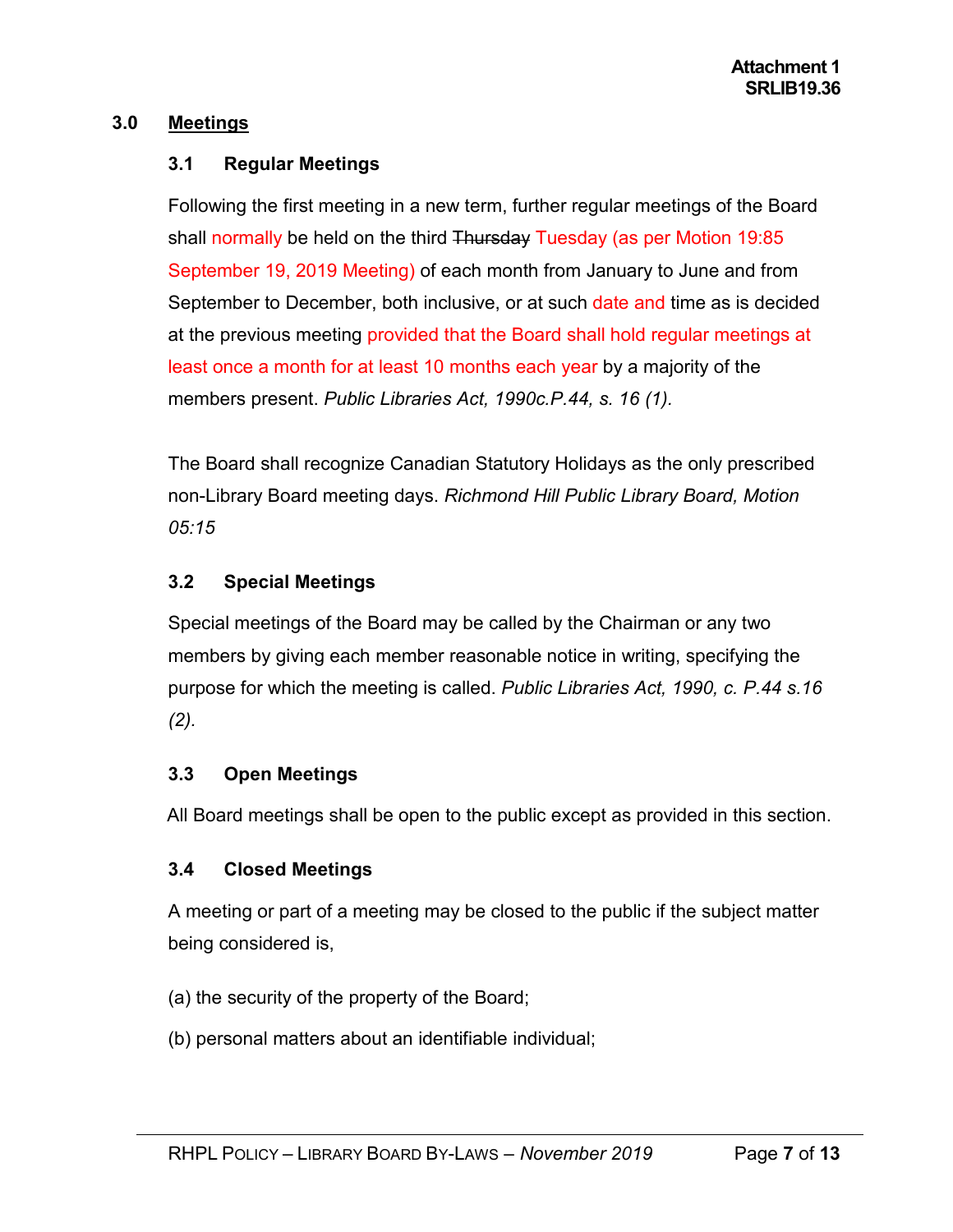- (c) a proposed or pending acquisition or disposition of land by the Board;
- (d) labour relations or employee negotiations;
- (e) litigation or potential litigation, including matters before administrative tribunals, affecting the Board;
- (f) advice that is subject to solicitor-client privilege, including communications necessary for that purpose;
- (g) a matter in respect of which a board or committee of a board may hold a closed meeting under another *Act. 2002, c. 17, Sched. C, s.24(5);*
- (h) an intimate financial matter where the consequences of public disclosure outweighs the desirability of holding the meeting in public. *Public Libraries Act, 1990 s.16 (3). Municipal Act, 1990 c. M.45, s. 55 (5)*

A meeting shall be closed to the public if the subject matter relates to the consideration of a request under the Municipal Freedom of Information and Protection of Privacy Act if the Board or part thereof is designated as head of the institution for the purposes of that Act. *Municipal Act, 1990 c. M.45, s 55 (6)*

# **3.5 Notification of Meetings**

The Chair, or the CEO under the direction of the Chair, shall give notice of each regular, and special meeting, to the members and to the Chief Executive Officer. The notice shall be accompanied by the agenda and any other matter to be brought before the meeting. The Chair and Chief Executive Officer shall be responsible for the preparation of the agenda. Any member wishing to place an item on the agenda may do so by making a request to the Chair or Chief Executive Officer at least one week prior to the meeting.

Notice of a regular meeting shall be delivered or sent by mail to the residence or place of business for each member so as to be received not later than the day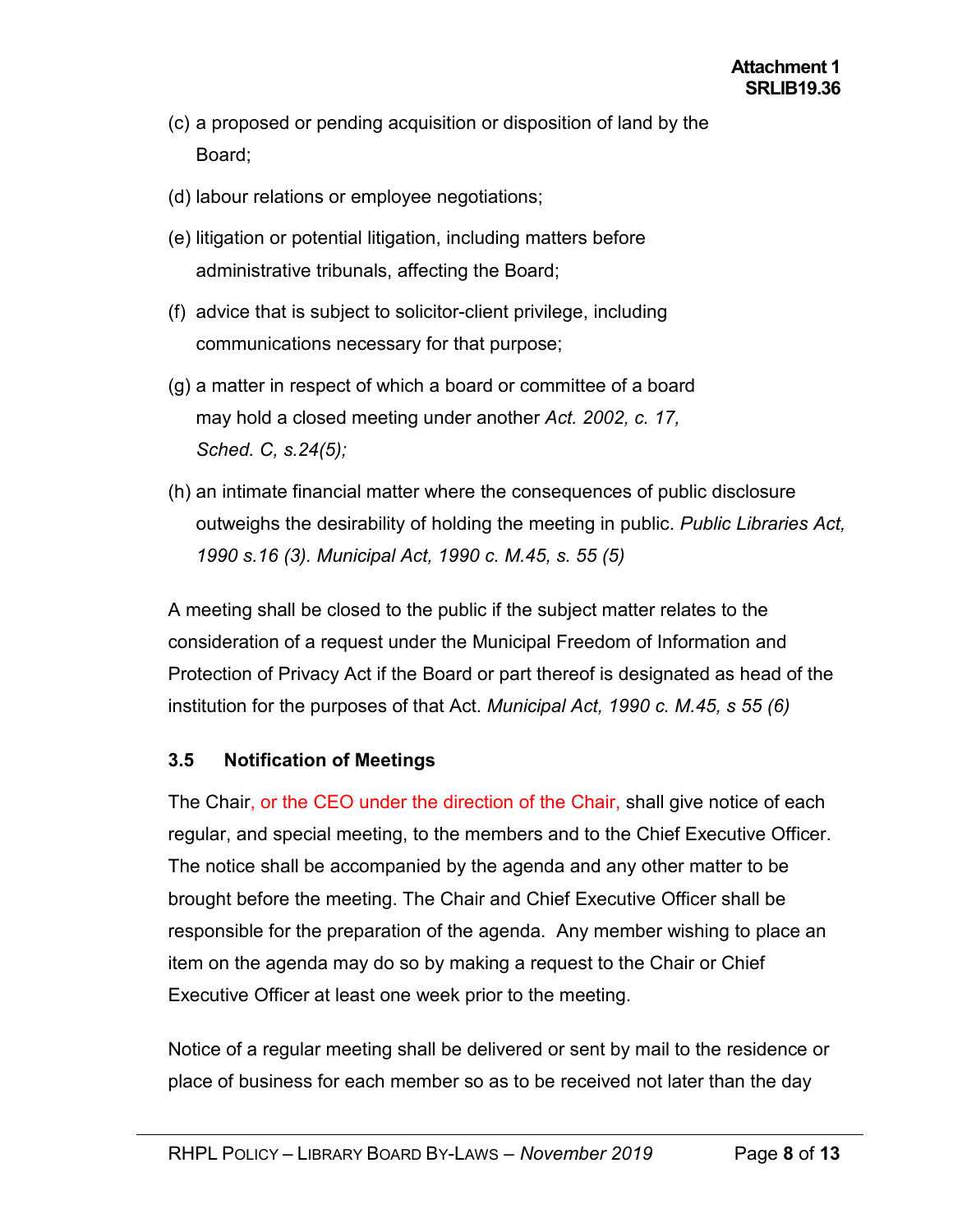previous to the day of the meeting. Every attempt will be made to provide the notice no later than 3 days prior to the day of the meeting.

Notice of meetings will be delivered to the local press for publication and posted on the Notice Boards in the Central and Branch libraries at least one week prior to the meeting.

Lack of receipt of the notice of a regular or special meeting shall not affect the validity of holding the meeting or any action taken thereafter so long as a quorum is obtained.

#### **3.6 Quorum**

The presence of a majority of the Board is necessary for the transaction of business at a meeting. *Public Libraries Act, 1990,c.P.44, s. 16 (5).*

Quorum includes both the physical and remote presence of a majority of the members of the Board. *Revised October 16, 2014*

If a quorum is not present twenty minutes after the time fixed for the meeting, the Secretary shall record the names of the members present and the Board shall remain adjourned until the next meeting.

Should remote access connections be lost during the meeting, continuance of the meeting shall be subject to quorum. *Revised October 16, 2014*

#### **3.7 Record of Attendance**

Remote attendance is subject to identity verification by board members attending the meeting. *Revised October 16, 2014*

Use of technology to support remote attendance must enable real time participation. *Revised October 16, 2014*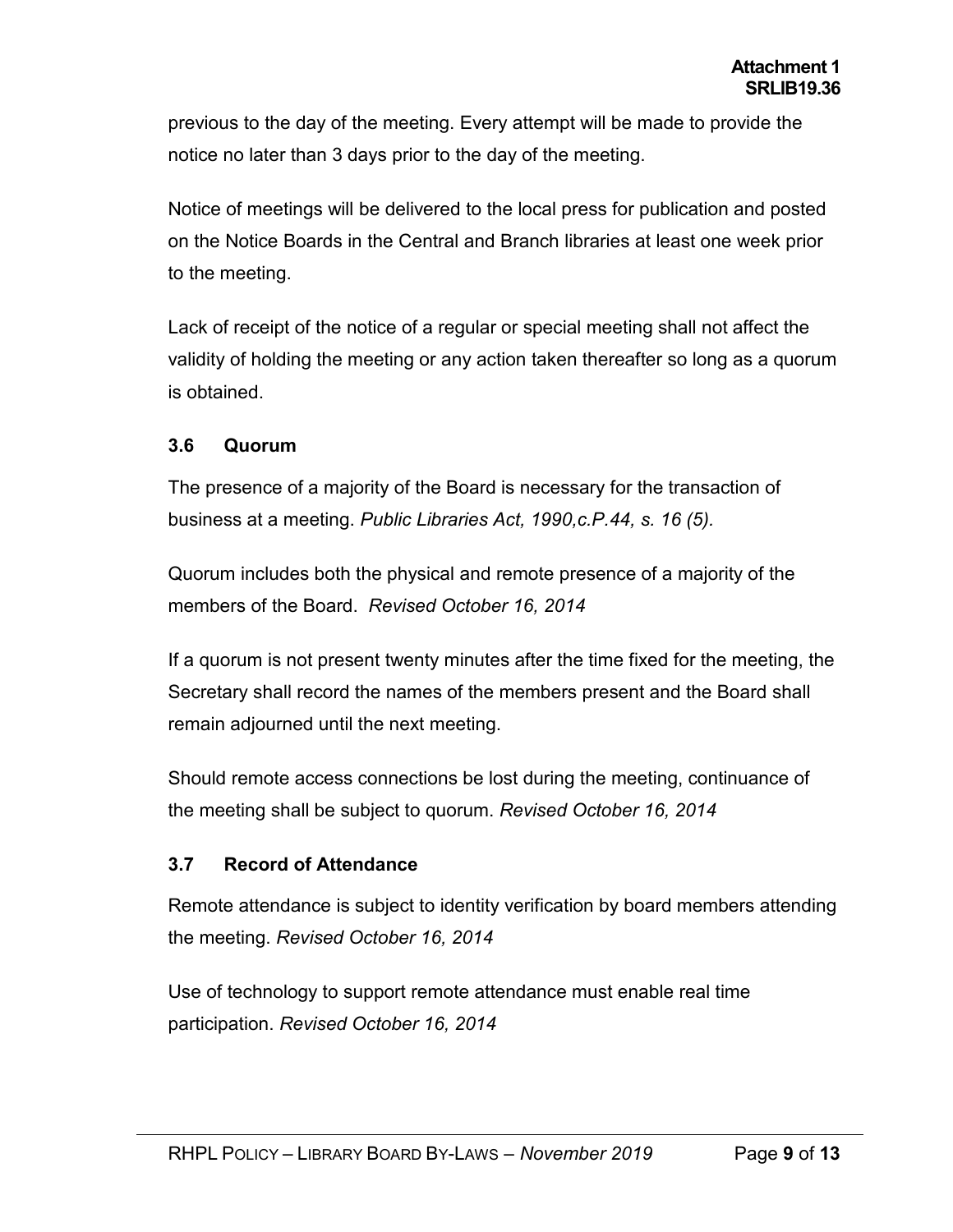Use of technology for a board member to participate remotely at board meetings is permissible subject to the *Richmond Hill Public Library Board Remote Attendance Policy*. Such technology is defined as teleconferencing using a speaker phone or Skype. *Revised October 16, 2014*

Remote attendance is not permissible at *In Camera* meetings. *Revised October 16, 2014*

Attendance of members at meetings shall be noted and recorded by the Secretary; minutes will reflect physical or remote presence. *Revised October 16, 2014*

Members unable to attend a meeting should notify the Secretary or Chair at least one day prior to the meeting.

One day notice is also required if attending remotely identifying acceptable reasons for inability to physically attend such as illness, business schedule conflict, family or other emergency; and to ensure technology enabling real time participation is in place. *Revised October 16, 2014*

Remote attendance will be limited to three times per year. The Board by majority vote may allow more than three based on its assessment of the special justifying circumstances or conditions. *Revised October 16, 2014*

If a member is absent from the meetings of the Board for three (3) consecutive months, without authorization by Board resolution, the remaining members shall declare the seat vacant and notify Council accordingly. *Public Libraries Act, 1990 s. 13 (c).*

# **3.8 Conflict of Interest**

Where a member, either on his or her own behalf or while acting for, by, with or through another, has any pecuniary interest, direct or indirect, in any matter and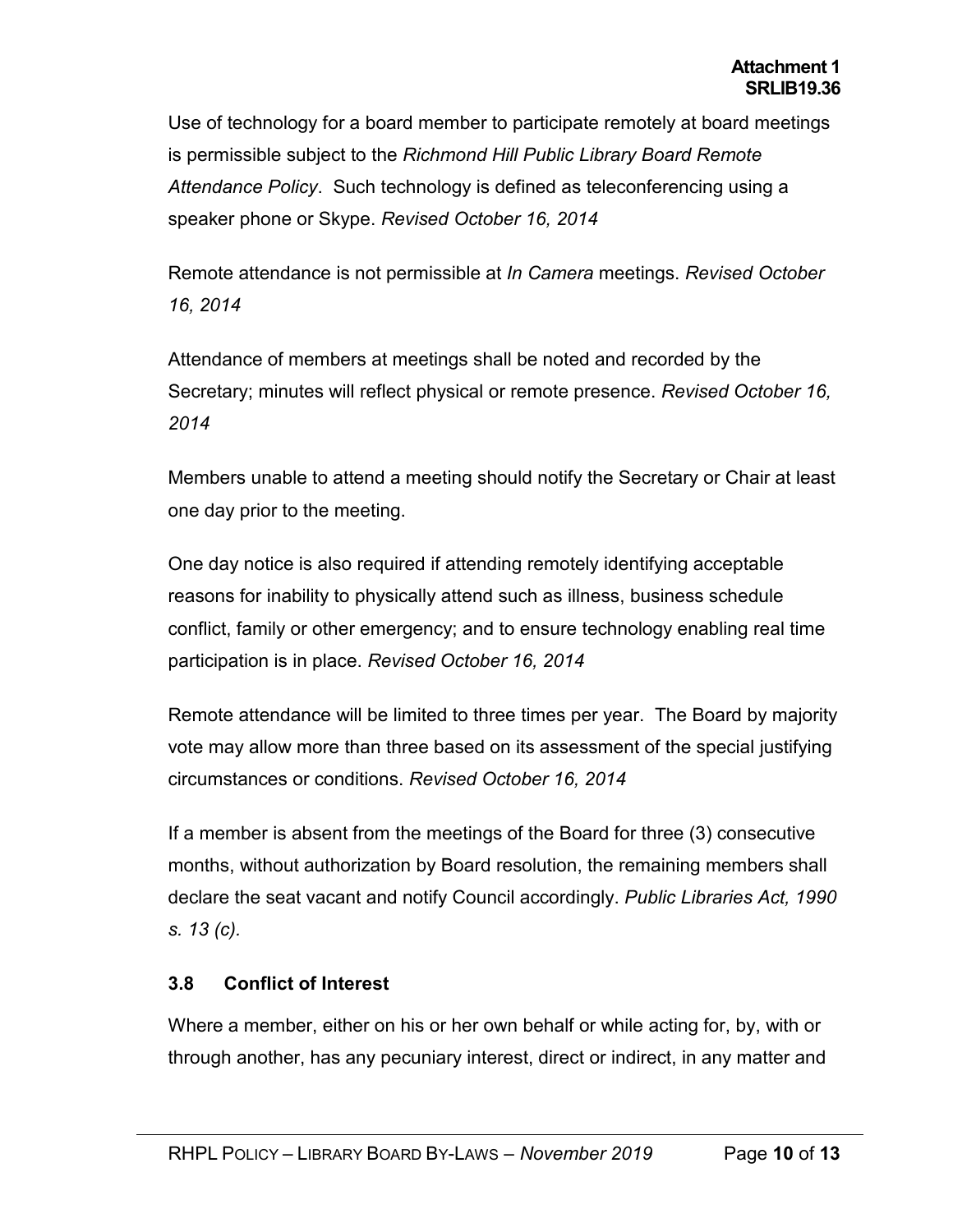is present at a meeting of the Board at which the matter is the subject of consolidation, the member:

- shall, prior to any consideration of the matter at the meeting, disclose the interest and the general nature thereof;
- shall not take part in the discussion of, or vote on any question in respect of the matter; and
- shall not attempt in any way whether before, during or after the meeting to influence the voting on any such questions.

Where the Member is absent from a meeting, he/she shall disclose any conflict of interest at the next meeting he/she attends.

All declarations of interest shall be recorded by the Secretary in the Minutes of that meeting, and, if the meeting is not open to the public, in the Minutes of the next meeting that is open to the public. *Municipal Conflict of Interest Act, 1990, Chapter M.50*

# **3.9 Order of Business**

At all regular meetings of the Board, the order of business shall be as follows:

Regrets Declaration of Conflicts of Interest **Delegations** Adoption of Board and Committee Minutes Business Arising from the Minutes **Correspondence** Chief Librarian's Report Staff Reports New Business Date of Next Meeting Adjournment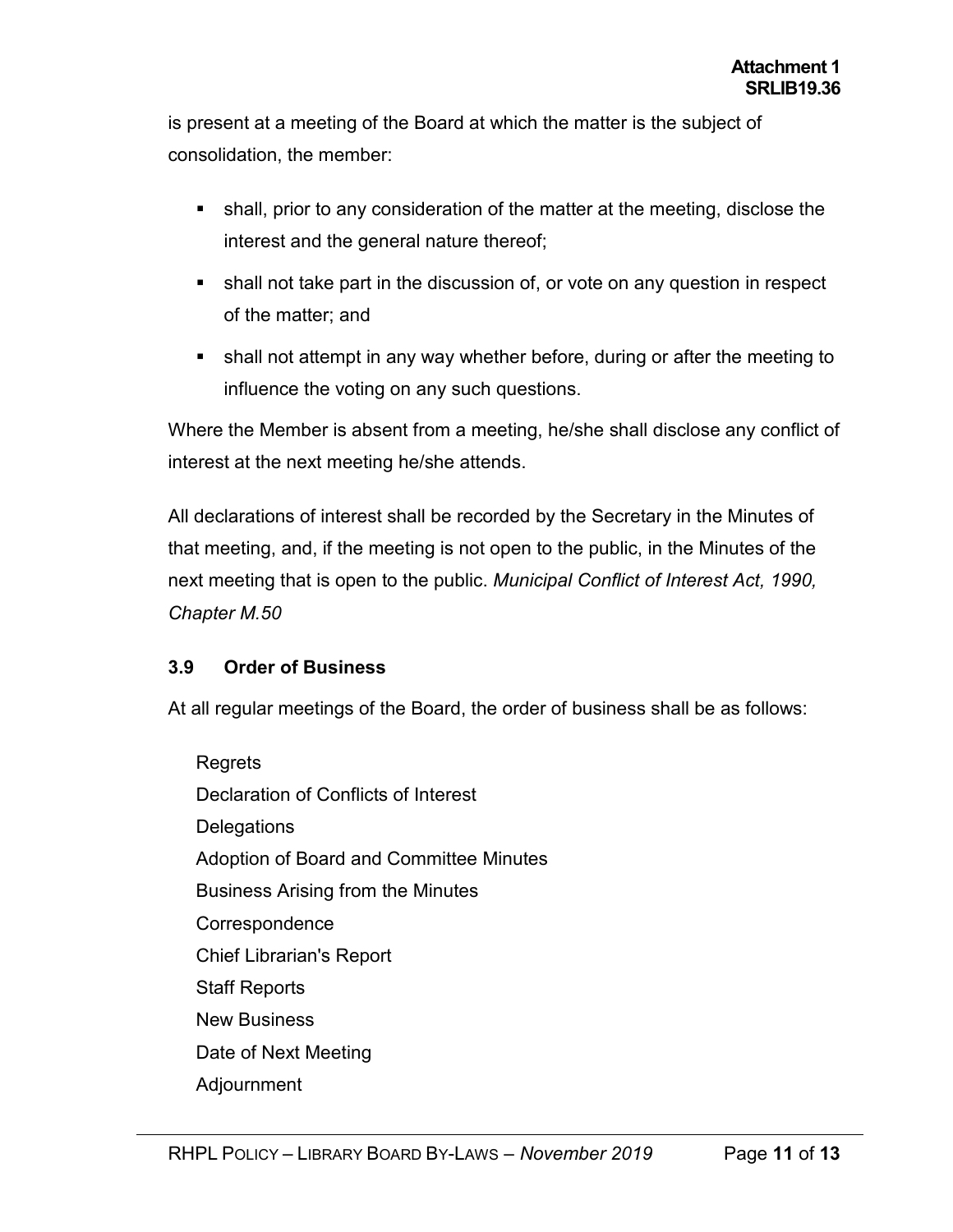The Board may suspend or vary the order of business outlined by a majority vote of the members present.

#### **3.10 Delegations**

Any person wishing to appear before the Board shall advise the Chief Executive Office or Chair one week before the meeting. The request to appear before the Board shall be in writing and shall state the nature of the matter to be presented and the name of the spokesperson. No delegation may speak on the matter for more than a total of five minutes, exclusive of the time required to answer questions posed by the Board, except that a group of persons may have more than one spokesperson provided that the total length of time is not more than ten minutes, exclusive of the time required to answer questions put to them by the Board. *Town of Richmond Hill Procedural By-Law No. 65-91, s. 16.*

# **3.11 Minutes of Meetings**

Minutes of every Board meeting will be recorded by the Secretary. *Public Libraries Act, 1990 s. 15 (3) (b).*

Minutes of the Board and Committee meetings shall be approved at the next regular meeting of the Board.

Copies of Board Adopted minutes are distributed as follows:

Richmond Hill Public Library Board Members Town City of Richmond Hill *– Clerk & CAO City Manager* Richmond Hill Public Library, Central Richmond Hill Public Library, Branches

# **3.12 Voting**

Each member present shall vote on every motion unless the member is disqualified to vote by reason of a conflict of interest or other statutory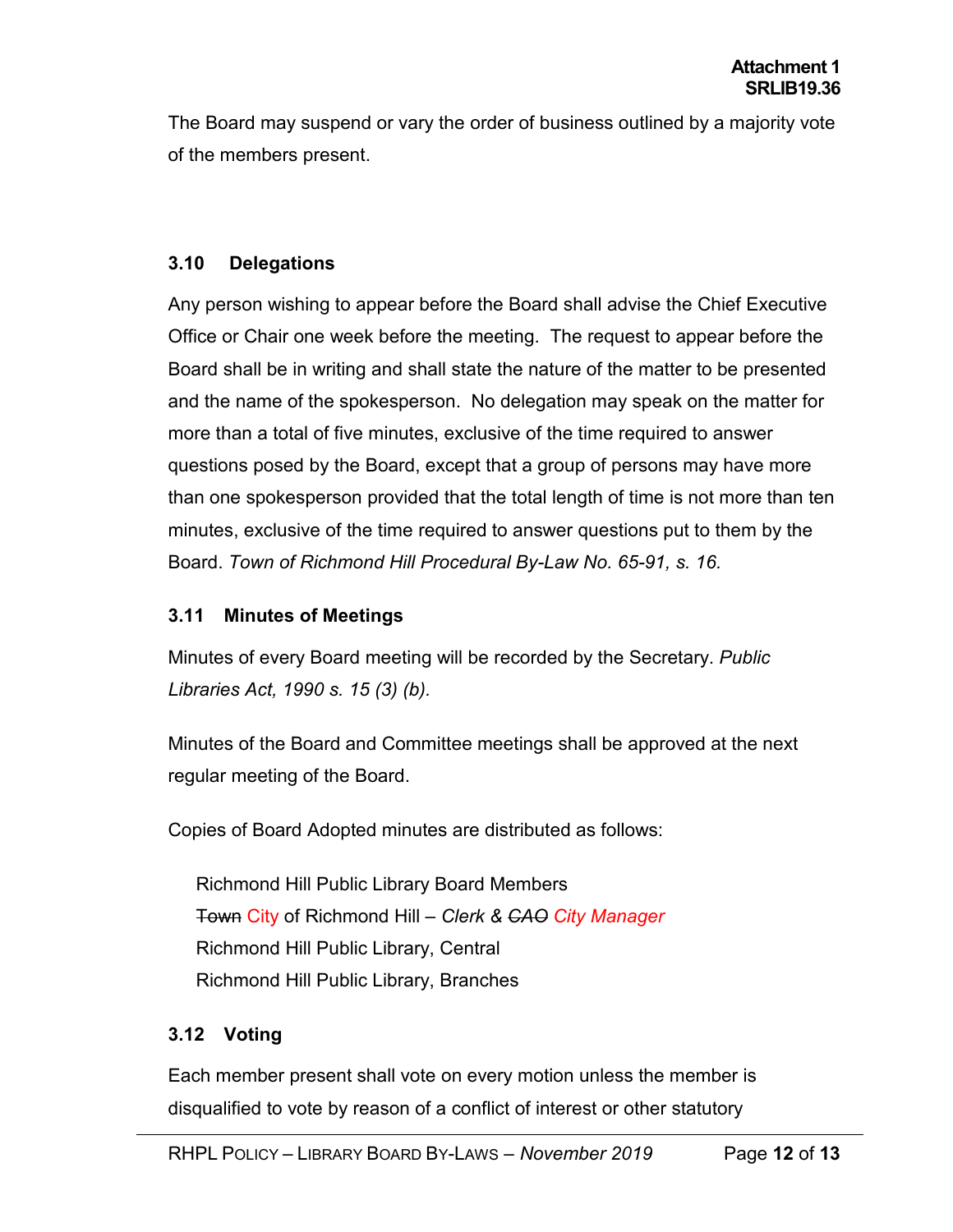qualification. Notwithstanding the foregoing, where a member fails or refuses to vote on a motion, then such member shall be deemed to be voting in the negative.

Votes shall be taken by a show of hands and any member may request a recorded vote immediately prior to or immediately subsequent to the taking of the vote and the Secretary shall record each vote. *Municipal Act, 1990, chap. M45, s. 61. (1).*

The Chair or the Acting Chair of the Board shall vote with the other members of the Board upon all motions. *Public Libraries Act, 1990. s. 16 (6).*

Any motion on which there is an equality of votes shall be deemed to be decided in the negative. *Public Libraries Act, 1990. s. 16 (6).*

# **3.13 Rules of Order**

Except as set out here-in, all meetings will be conducted in accordance with Robert's Rules of Order.

# **3.14 Time Limits for Meetings**

Public sessions of the Board shall be concluded by 10:00 p.m. with extension by the consent of a simple majority of Members present.

| <b>Dates</b>                            | <b>Motion #</b>   |
|-----------------------------------------|-------------------|
| <b>Approval Date: November 19, 2019</b> | Motion #: $19:XX$ |
| Date of Last Revision: October 16, 2014 | Motion #: 14:97   |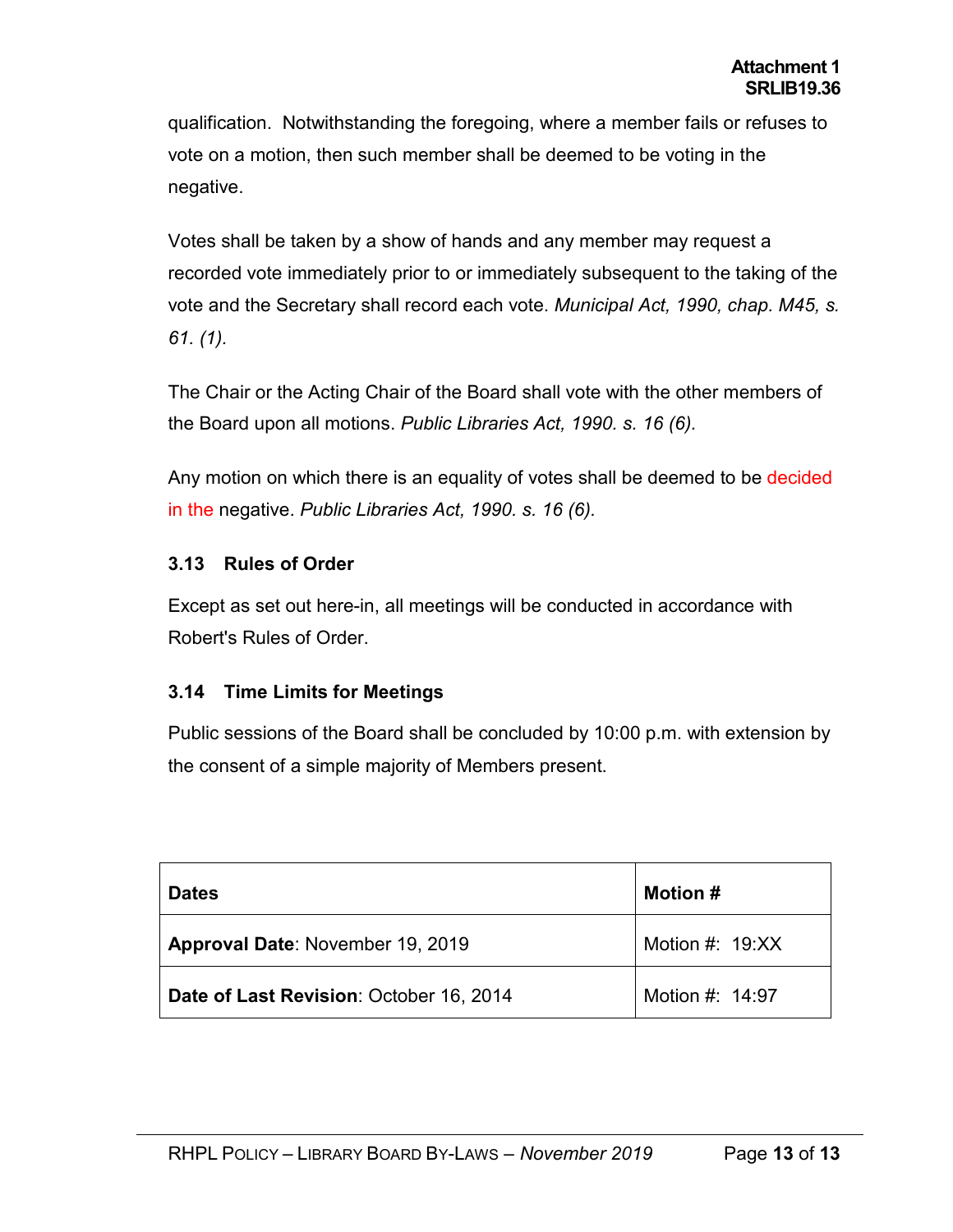**Agenda Item 7.2**



# Richmond Hill Public Library Board

# **2020 PROPOSED OPERATING BUDGET AND 2019 FINANCIAL PROJECTION**

# **SRLIB19.37**

- Subject: 2020 Proposed Operating Budget and 2019 Financial Projection
- From: Mary-Anne Dempster
- Date: November 19, 2019

#### **1.0 Recommendation**

**THAT** the *Richmond Hill Public Library 2020 Proposed Operating Budget,* dated November 19, 2019 be received;

**THAT** the 2019 Financial Projection be received;

**THAT** the Richmond Hill Public Library Board approve the 2020 Proposed Operating Budget and direct the CEO to submit the proposed operating budget to the City; and

**THAT** the Richmond Hill Public Library Board request the City carry forward to 2020 the 2019 surplus anticipated at \$450,000 to address one time operating pressures.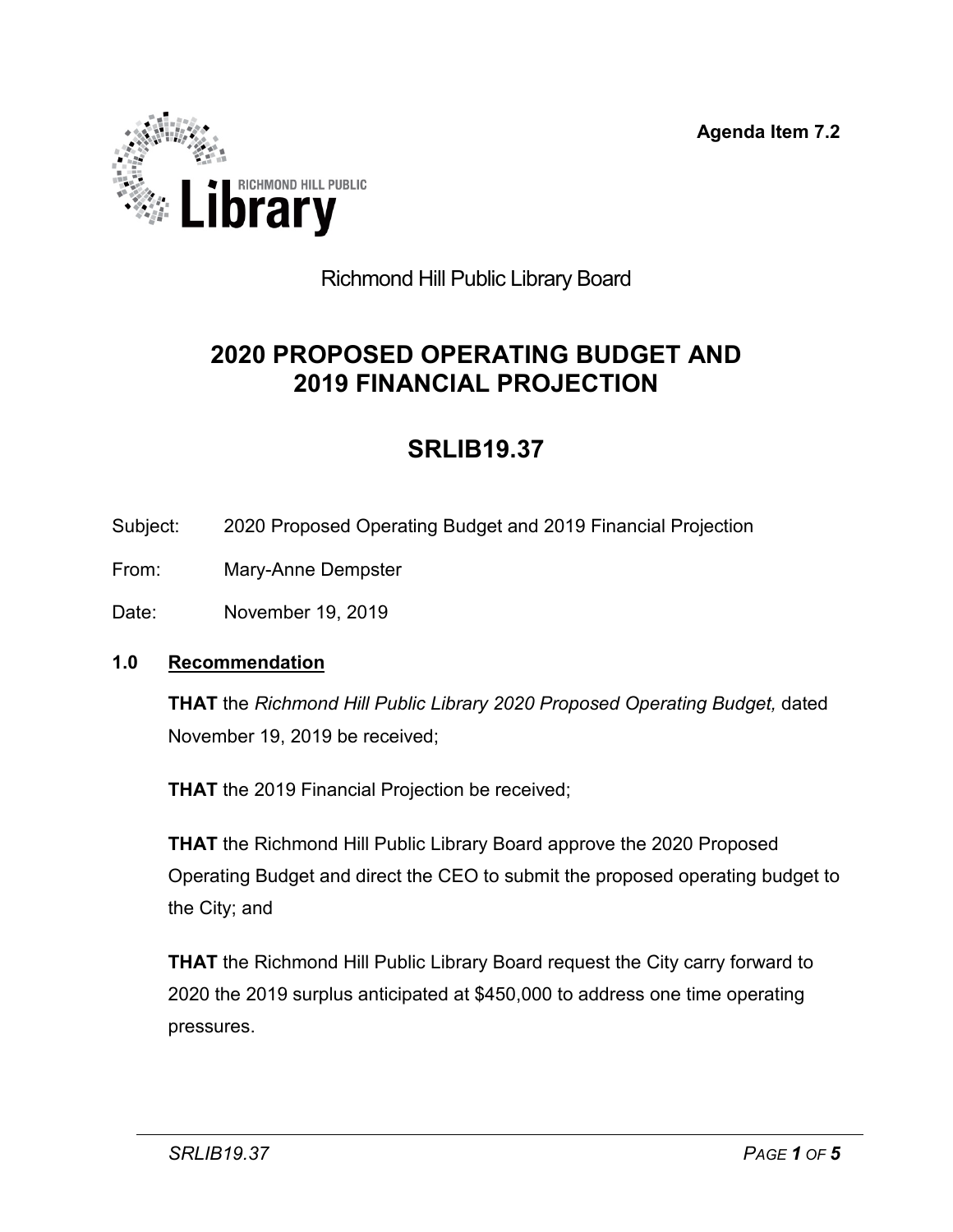#### **2.0 Background**

Previously, the Board would receive the proposed budget and three year outlook. This year we are presenting the 2020 budget only. The Library is enacting a transition to transfer administrative aspects of the operation to the City; full savings will be unknown until the transition is complete. The financial outlook will adjust accordingly. It is anticipated that over the course of 2020 the transition will be completed and it will be feasible to resume providing a three year outlook.

The Library Board must formally approve the draft of the 2020 Operating Budget prior to review and discussion with Council. Attachment 1 is the 2020 Proposed Library Board Operating Budget set out primarily by expenditure category and revenue sources, similar to the City of Richmond Hill format. Attachment 2 is a summary document by program area. Attachment 3 is the 2019 Financial Projection.

#### **2020 Operating Budget**

The 2020 Operating Budget assumes:

- maintenance of 2019 service levels:
- opening of the new Oak Ridges Library including Sunday service;
- removal of 4.5 FTEs;
- annual contribution to the City Reserves; and
- Carry forward of 2019 operating surplus of approximately \$450,000 to address 2020 one-time operating pressures.

Definitions of the categories are as follows: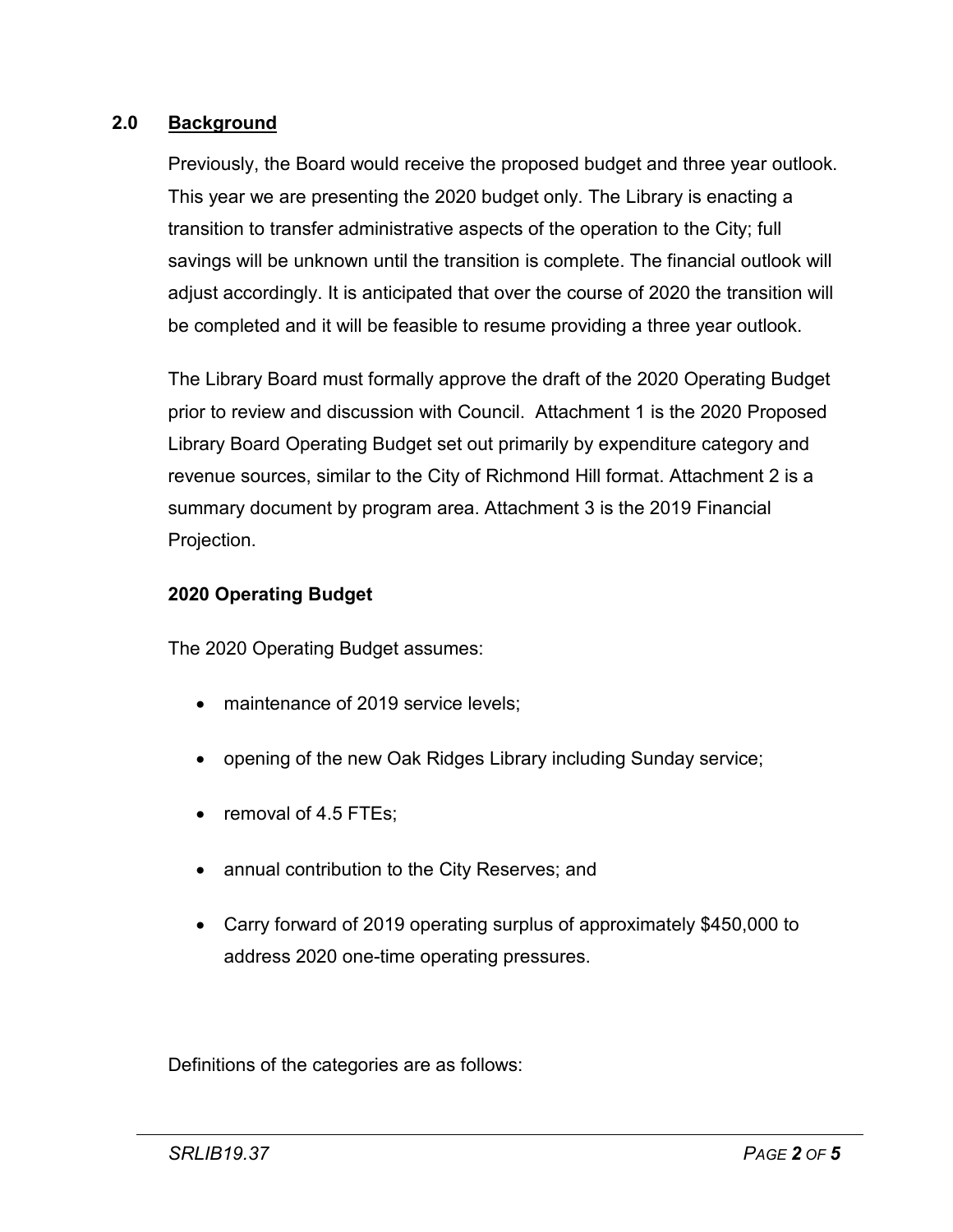- *Base* changes due to normal business practice and inflationary impacts, required to maintain the existing service levels
- *Annualization* incremental costs for a full-year impact of staff initiatives started in the previous year's budget mid-year
- *New/Growth Initiatives* additional resources required as a result of growth due to development, population growth or as a result of an expanded asset base owned by the Library/City.

This format illustrates the compilation of the budget and the drivers behind the increases. In 2020, due to the administrative changes achieved and line-by-line budget review, the budget requirement has decreased by \$906,300 (8.1%) and the municipal requisition from the City has decreased by \$744,600 (8%).

Personnel costs have decreased by \$323,400. This includes the reduction of four full time positions and one part time position; contractual financial obligations associated with the CUPE Collective Agreement; and an estimated cost of living increase. The current Collective Agreement expires on March 31, 2020, in accordance with the Public Sector Accounting Board (PSAB) standards organizations must plan for estimated cost increases for contractual obligations. Early in 2020, staff will bring forward a recommended mandate for the upcoming CUPE negotiations for the Board to consider. A cost of living estimate for administrative positions has also been included for 2020 at 1.7%. This increase is in line with CPI for Ontario. The increase for administrative positions will not take effect until the municipal grant is approved by the City and the Board approves the increase through a subsequent Board Report.

The Transfer from the City's R&R reserve fund and corresponding repair and replacement expense for content has decreased by \$565,800. This decrease is in line with direction received from the City for the 2020 period regarding the availability of funds in this reserve for all activity as the City conducts their financial sustainability review.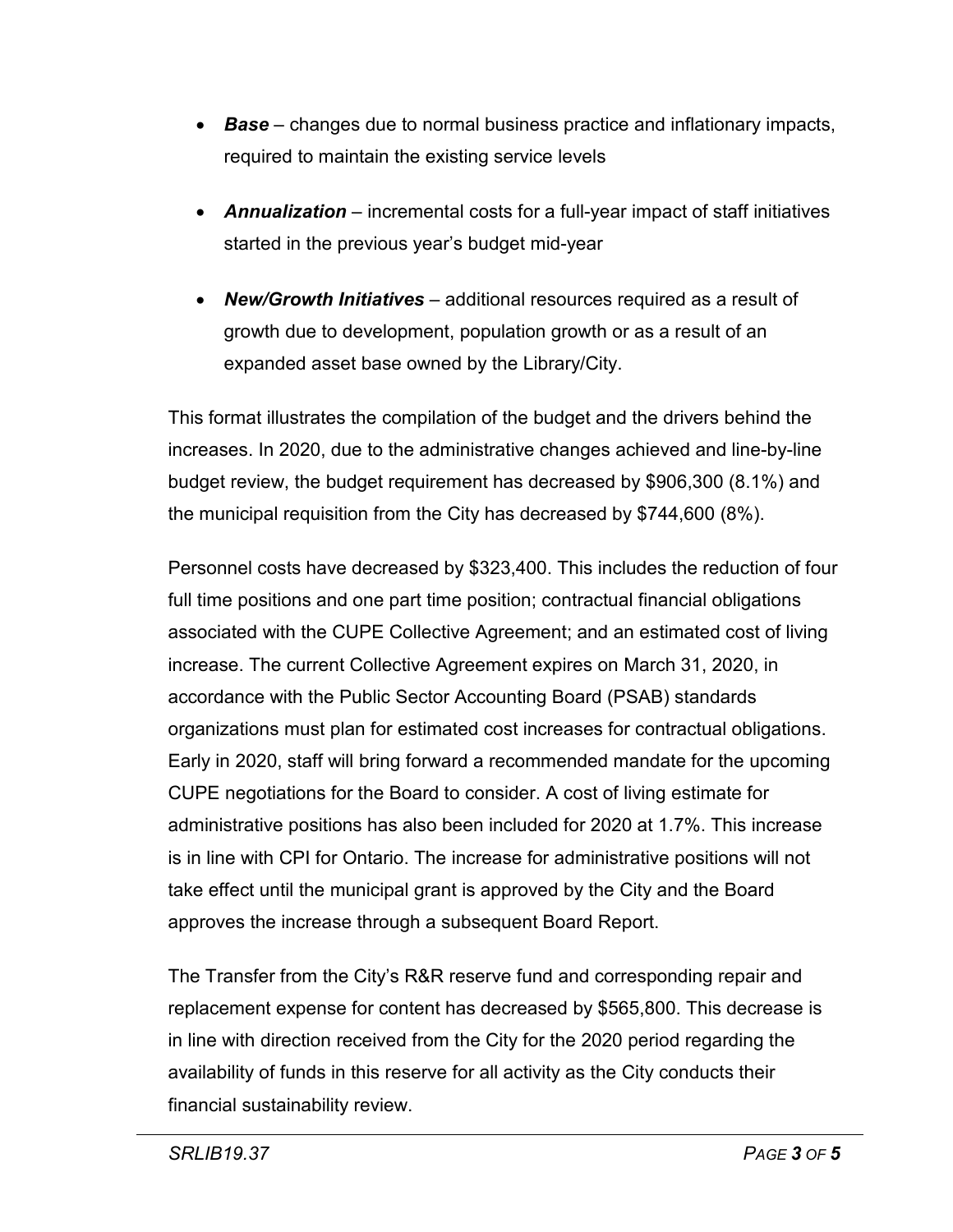The Budget also includes a transfer from Reserve of \$450,000. This attributed to the carry forward request of the 2019 surplus to cover one-time costs associated with the new Oak Ridges Library and some administrative transition costs.

As a new initiative, per the Board's direction at the September 2019 meeting, staff have included the cost for staffing to offer Sunday service at the Oak Ridges Library consistent with the service offered at the Central Library. The annual cost of this enhancement for 2020 is \$86,500.

# **2019 Financial Projection**

The financial forecast for the 2019 fiscal period as of October projects a \$450,099 surplus. The delay in the Oak Ridges Library opening contributed to approximately 45% of the surplus with the remaining spread over a number of cost centres, including wage gapping.

# **3.0 Timing**

The current operating budget review schedule assumes operating budget adoption by City Council by first quarter 2020.

# **4.0 Alignment with the Strategic Plan**

The 2020 Operating Budget aligns with the strategic plan by streamlining and removing administrative redundancies for staff to focus on Library services. In 2020, Library staff will focus on strategic direction "*Enrich Your Choices"* by reviewing our many services and programs and making the best use of our resources, including budget as we add, divest and adjust customer offerings.

# **5.0 Conclusion**

The proposed 2020 operating budget of the Richmond Hill Public Library centers on enhanced service delivery, removal of redundancies and duplication with the City and ensures resources are focused on Library Services. The approach resulted in significant savings in the overall cost to deliver on Library priorities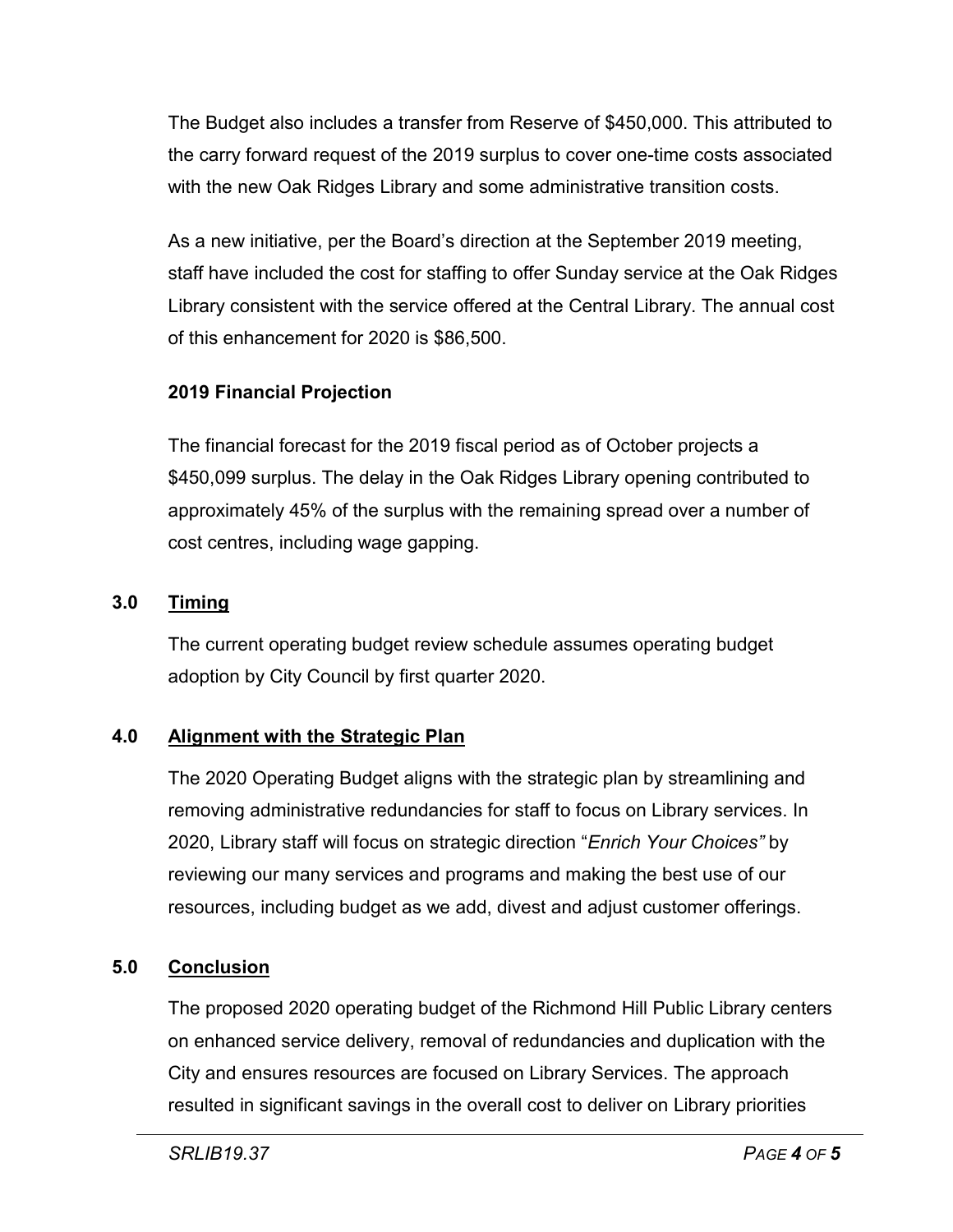and enhance services. Should there be a need to change the Operating Budget request being made of Council, staff will apprise the Board and make arrangements for an appropriate supplementary Board review process.

# **6.0 Attachments**

- 1. *Draft 2020 Richmond Hill Public Library Operating Budget*, dated November 19, 2019.
- 2. *Summary financial details for Customer Experiences, Programming, Content, Technologies and Administration.*
- 3. 2019 Financial Projection

Prepared and Approved by:

"Signed version on file in the Administration Office"

Mary-Anne Dempster Interim Chief Executive Officer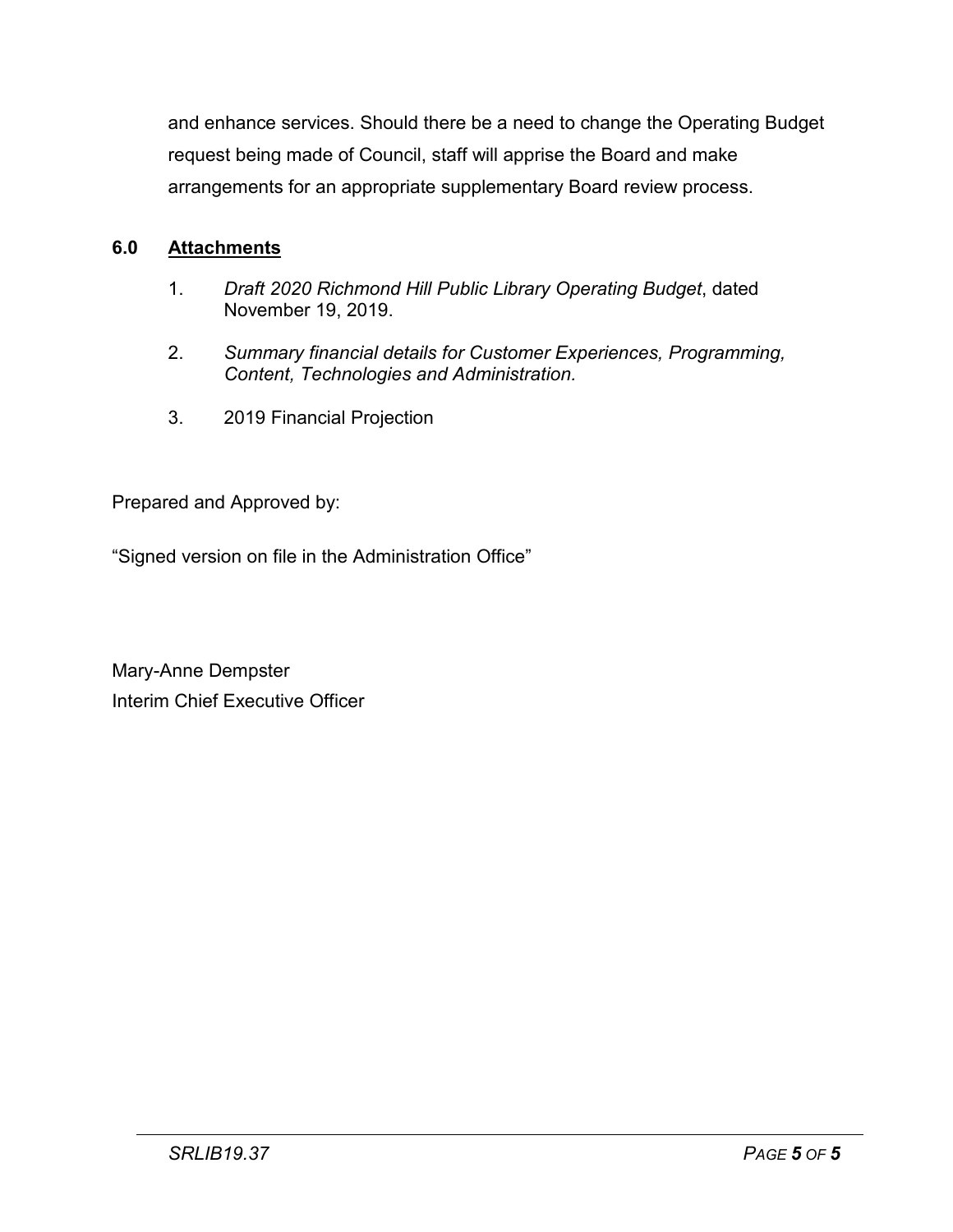

|                                   | 2019           | 2020                      |                  |           |
|-----------------------------------|----------------|---------------------------|------------------|-----------|
|                                   | Approved       | Draft Budget              | Change from 2019 |           |
|                                   | <b>Budget</b>  | incl.                     | \$               | %         |
|                                   |                | <b>Efficiencies &amp;</b> |                  |           |
|                                   |                | Revenue                   |                  |           |
| <b>Base Budget</b>                |                |                           |                  |           |
| <b>Expenditures</b>               |                |                           |                  |           |
| Personnel                         | 8.296.900      | 7,973,500                 | (323, 400)       | (3.9%)    |
| <b>Collection Development</b>     | 1,193,300      | 628.200                   | (565, 100)       | (47.4%)   |
| <b>Contracts &amp; Services</b>   | 1,077,200      | 1,072,300                 | (4,900)          | $(0.5\%)$ |
| Materials & Supplies              | 143,900        | 131,000                   | (12,900)         | $(9.0\%)$ |
| Transfer to R&R Reserve Fund      | 527,400        | 527,400                   |                  | $0.0\%$   |
| <b>Total Expenditures</b>         | 11,238,700     | 10,332,400                | (906, 300)       | $(8.1\%)$ |
|                                   |                |                           |                  |           |
| Revenues                          |                |                           |                  |           |
| Provincial & Special Grant        | (122, 200)     | (122, 200)                |                  | 0.0%      |
| Library Generated Revenue         | (355,900)      | (338, 700)                | 17,200           | $(4.8\%)$ |
| <b>YRDSB for RG Library</b>       | (284, 500)     | (301, 500)                | (17,000)         | 6.0%      |
| Transfer from Reserve             | (45,700)       | (450,000)                 | (404, 300)       |           |
| Transfer from R&R Reserve Fund    | (1, 165, 800)  | (600,000)                 | 565,800          | (48.5%)   |
| <b>Total Revenues</b>             | (1,974,100)    | (1,812,400)               | 161.700          | $(8.2\%)$ |
|                                   |                |                           |                  |           |
| <b>Total Base Budget</b>          | 9.264,600      | 8,520,000                 | (744, 600)       | $(8.0\%)$ |
| <b>Municipal Requisition</b>      | (9,264,600)    | (8,520,000)               | 744,600          | $(8.0\%)$ |
|                                   |                |                           |                  |           |
| <b>Total Library Revenues</b>     | (11, 238, 700) | (10, 332, 400)            | 906,300          | $(8.1\%)$ |
|                                   |                |                           |                  |           |
| <b>Total Library Expenditures</b> | 11,238,700     | 10,332,400                | (906, 300)       | $(8.1\%)$ |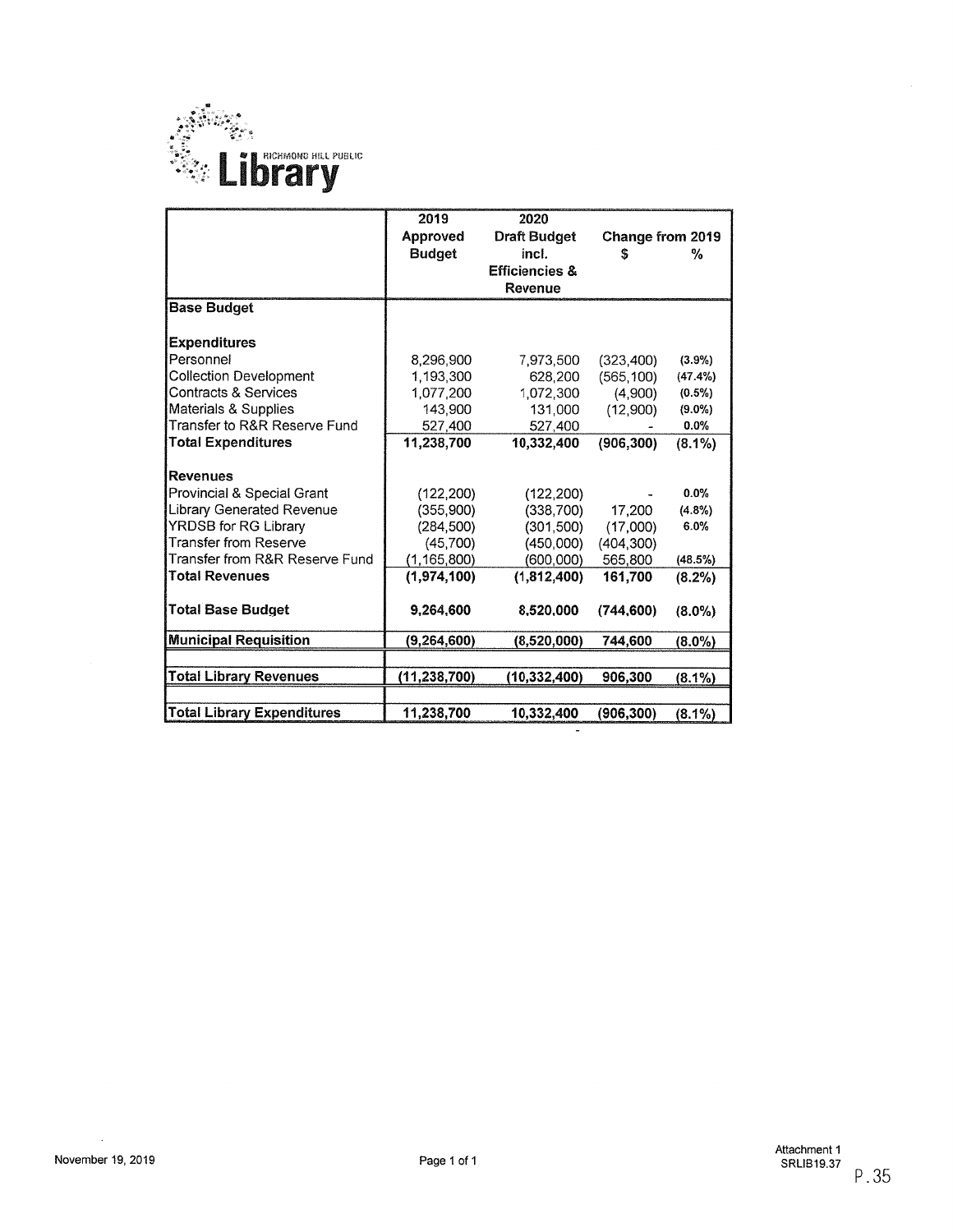

|                                |    | <b>2019 APPROVED BUDGET</b> |   |                 |   |                                |    |                           |    |           |    |               |
|--------------------------------|----|-----------------------------|---|-----------------|---|--------------------------------|----|---------------------------|----|-----------|----|---------------|
|                                |    | Programming                 |   | Administration  |   | Customer<br><b>Experiences</b> |    | Information<br>Technology |    | Content   |    | Total         |
| <b>Expenditures</b>            |    |                             |   |                 |   |                                |    |                           |    |           |    |               |
| Personnel                      | S  | 1.081,100                   |   | 1,672,800       |   | 3,810,400                      | S  | 664,100 \$                |    | 1,068,500 | S  | 8,296,900     |
| <b>Collection Development</b>  |    |                             |   |                 |   |                                |    |                           |    | 1.193.300 |    | 1.193,300     |
| Contracts/Services             |    | 44,300                      |   | 307,700         |   | 137.700                        |    | 527,900                   |    | 59,600    |    | 1,077,200     |
| Materials/Supplies             |    | 7,100                       |   | 61,800          |   | 54,100                         |    | 17,200                    |    | 3,700     |    | 143,900       |
| Transfer to R&R Reserve Fund   |    |                             |   | 527,400         |   |                                |    |                           |    |           |    | 527,400       |
| <b>Total Expenditures</b>      | S  | 1,132,500                   | s | 2,569,700       | s | 4,002,200                      | s  | 1,209,200                 | s  | 2,325,100 |    | 11,238,700    |
| <b>Revenues</b>                |    |                             |   |                 |   |                                |    |                           |    |           |    |               |
| Provincial/Other Grants        | S. |                             | S | $(122, 200)$ \$ |   |                                | \$ |                           | £  |           | \$ | (122, 200)    |
| Library Generated Revenue      |    |                             |   | (32, 800)       |   | (323, 100)                     |    |                           |    |           |    | (355, 900)    |
| <b>YRDSB Funding</b>           |    |                             |   | (284,500)       |   |                                |    |                           |    |           |    | (284, 500)    |
| Transfer from Reserve          |    |                             |   | (45, 700)       |   |                                |    |                           |    |           |    | (45, 700)     |
| Transfer from R&R Reserve Fund |    |                             |   | (1,165,800)     |   |                                |    |                           |    |           |    | (1, 165, 800) |
| <b>Total Revenues</b>          |    | ۰                           | S | (1,651,000) \$  |   | $(323, 100)$ \$                |    | ۰                         | \$ |           | S  | (1,974,100)   |
| Net Budget                     |    | 1,132,500                   | S | 918,700         | S | 3,679,100                      | S  | 1,209,200                 | s  | 2,325,100 |    | 9,264,600     |

|                                |    |             |   |                |   | 2020 DRAFT BUDGET              |     |                           |   |           |   |             |
|--------------------------------|----|-------------|---|----------------|---|--------------------------------|-----|---------------------------|---|-----------|---|-------------|
|                                |    | Programming |   | Administration |   | Customer<br><b>Experiences</b> |     | Information<br>Technology |   | Content   |   | Total       |
| <b>Expenditures</b>            |    |             |   |                |   |                                |     |                           |   |           |   |             |
| Personnel                      | S  | 811,400     |   | 1,487,800      |   | 3,911,200                      | - S | 663,700 \$                |   | 1,099,400 | S | 7,973,500   |
| <b>Collection Development</b>  |    |             |   |                |   |                                |     |                           |   | 628.200   |   | 628,200     |
| Contracts/Services             |    | 41,000      |   | 283.300        |   | 107.500                        |     | 582.100                   |   | 58,400    |   | 1,072,300   |
| Materials/Supplies             |    | 5,900       |   | 59,600         |   | 49,700                         |     | 14,600                    |   | 1,200     |   | 131,000     |
| Transfer to R&R Reserve Fund   |    |             |   | 527,400        |   |                                |     |                           |   |           |   | 527,400     |
| <b>Total Expenditures</b>      | s  | 858,300     | s | 2,358,100      |   | 4,068,400                      | S   | 1,260,400                 | S | 1,787,200 |   | 10,332,400  |
| <b>Revenues</b>                |    |             |   |                |   |                                |     |                           |   |           |   |             |
| Provincial/Other Grants        | \$ |             | S | (122,200)      |   |                                | S   |                           |   |           | S | (122,200)   |
| Library Generated Revenue      |    |             |   | (25, 200)      |   | (313,500)                      |     |                           |   |           |   | (338, 700)  |
| <b>YRDSB Funding</b>           |    |             |   | (301,500)      |   |                                |     |                           |   |           |   | (301,500)   |
| Transfer from Reserve          |    |             |   | (450,000)      |   |                                |     |                           |   |           |   | (450,000)   |
| Transfer from R&R Reserve Fund |    |             |   | (600.000)      |   |                                |     |                           |   |           |   | (600,000)   |
| <b>Total Revenues</b>          | S  |             | S | (1,498,900)    | S | $(313,500)$ \$                 |     |                           | S |           |   | (1,812,400) |
| <b>Net Budget</b>              |    | 858.300     | s | 859,200        | 5 | 3,754,900                      | \$. | 1,260,400                 | S | 1,787,200 | S | 8,520,000   |

|                                |    |             |    |                |   | <b>VARIANCE FAV/(UNFAV)</b>           |   |                           |   |                |    |            |
|--------------------------------|----|-------------|----|----------------|---|---------------------------------------|---|---------------------------|---|----------------|----|------------|
|                                |    | Programming |    | Administration |   | <b>Customer</b><br><b>Experiences</b> |   | Information<br>Technology |   | Content        |    | Total      |
| <b>Expenditures</b>            |    |             |    |                |   |                                       |   |                           |   |                |    |            |
| Personnel                      | \$ | 269,700     |    | 185,000        |   | $(100, 800)$ \$                       |   | 400 \$                    |   | $(30,900)$ \$  |    | 323,400    |
| <b>Collection Development</b>  |    |             |    |                |   |                                       |   |                           |   | 565,100        |    | 565,100    |
| Contracts/Services             |    | 3.300       |    | 24,400         |   | 30,200                                |   | (54.200)                  |   | 1,200          |    | 4,900      |
| Materials/Supplies             |    | 1,200       |    | 2.200          |   | 4,400                                 |   | 2.600                     |   | 2,500          |    | 12,900     |
| Transfer to R&R Reserve Fund   |    |             |    |                |   |                                       |   |                           |   |                |    |            |
| <b>Total Expenditures</b>      |    | 274,200     | Ŝ. | 211,600        | s | $(66, 200)$ \$                        |   | $(51,200)$ \$             |   | 537,900        | S  | 906.300    |
| Revenues                       |    |             |    |                |   |                                       |   |                           |   |                |    |            |
| Provincial/Other Grants        | S  |             | \$ |                |   |                                       | S |                           |   | $\overline{a}$ | S  |            |
| Library Generated Revenue      |    |             |    | (7,600)        |   | (9,600)                               |   |                           |   |                |    | (17, 200)  |
| <b>YRDSB Funding</b>           |    |             |    | 17,000         |   |                                       |   |                           |   |                |    | 17,000     |
| Transfer from Reserve          |    |             |    | 404,300        |   |                                       |   |                           |   |                |    | 404,300    |
| Transfer from R&R Reserve Fund |    | ٠           |    | (565,800)      |   |                                       |   |                           |   |                |    | (565, 800) |
| <b>Total Revenues</b>          | Ŝ  | ٠           | Ŝ  | (152,100) \$   |   | $(9,600)$ \$                          |   |                           | Ŝ |                | Ŝ  | (161,700)  |
|                                |    |             |    |                |   |                                       |   |                           |   |                |    |            |
| <b>Net Budget</b>              |    | 274,200     | \$ | 59,500         | s | (75,800) \$                           |   | $(51.200)$ \$             |   | 537,900        | -5 | 744,600    |

 $\langle \rho \rangle$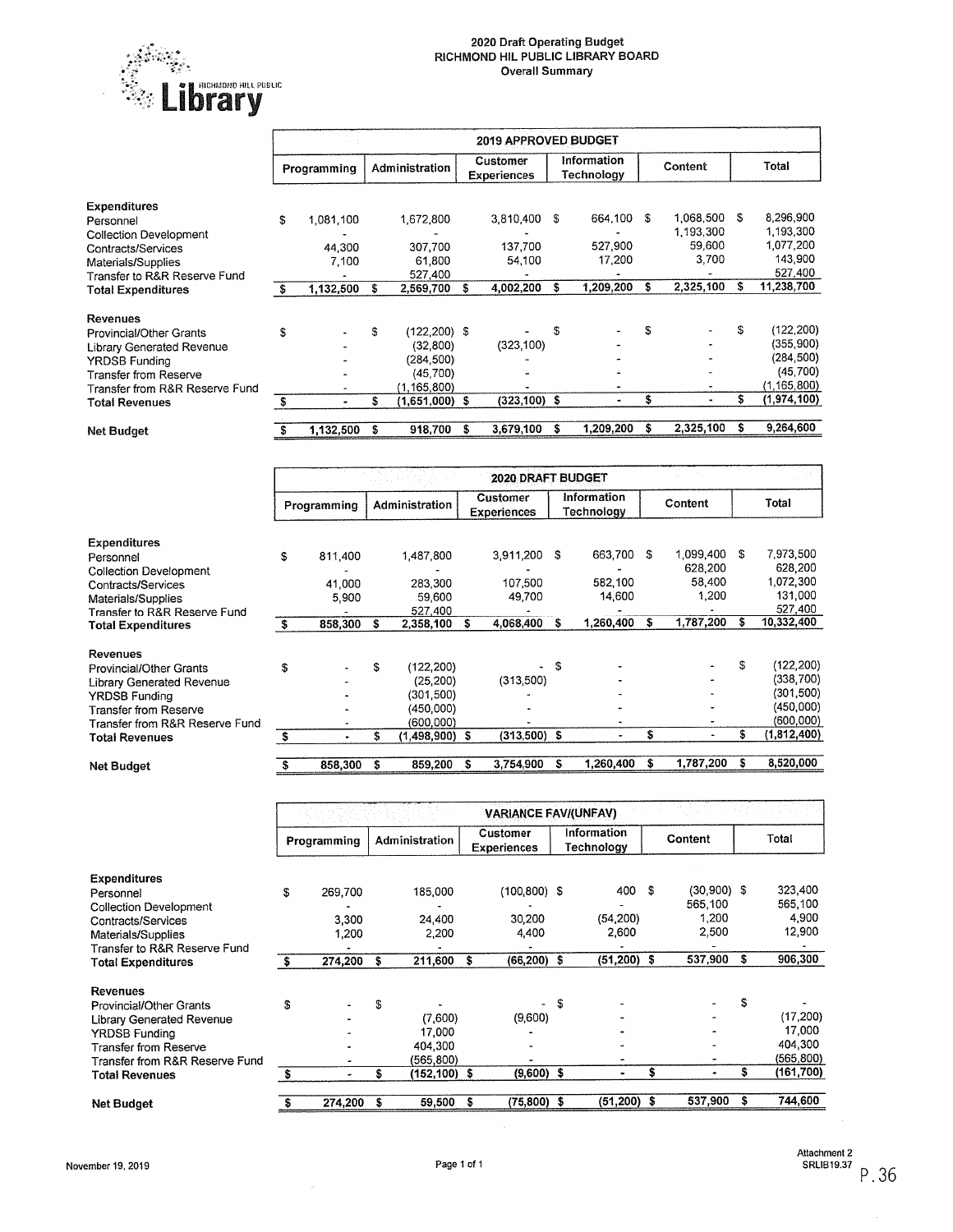

#### RICHMOND HILL PUBLIC LIBRARY **2019 FINANCIAL PROJECTION**

|                                       |               | 2019               |                           | 2019             |                           | <b>Variance</b> |
|---------------------------------------|---------------|--------------------|---------------------------|------------------|---------------------------|-----------------|
|                                       |               | <b>Forecast</b>    |                           | <b>Budget</b>    |                           | Fav/(Unfav)     |
| <b>REVENUE</b>                        |               |                    |                           |                  |                           |                 |
| <b>Municipal Operating Grant</b>      | \$            | $(9,264,600)$ \$   |                           | $(9,264,600)$ \$ |                           |                 |
| <b>Provincial Grant</b>               | \$            | $(118,500)$ \$     |                           | (118,500)        | \$                        |                 |
| <b>Special Grants</b>                 | \$            | $(3,700)$ \$       |                           | (3,700)          | \$                        |                 |
| <b>Transfer from Library Reserves</b> | \$            | $(45,700)$ \$      |                           | (45,700)         | \$                        |                 |
| <b>Town Reserve Funding</b>           | \$            | $(1, 165, 800)$ \$ |                           | (1, 165, 800)    | $\mathbf{\hat{3}}$        |                 |
| <b>YRDSB for RG Library</b>           |               | $(284, 500)$ \$    |                           | $(284, 500)$ \$  |                           |                 |
| <b>SUBTOTAL</b>                       | $\frac{6}{3}$ | (10, 882, 800)     | $\mathbf{\hat{s}}$        | (10, 882, 800)   | $\boldsymbol{\mathsf{s}}$ |                 |
|                                       |               |                    |                           |                  |                           |                 |
| <b>LIBRARY GENERATED REVENUE</b>      |               |                    |                           |                  |                           |                 |
| <b>Fines</b>                          | \$            | $(102, 262)$ \$    |                           | $(155,500)$ \$   |                           | (53, 238)       |
| Fees                                  | \$            | $(138, 021)$ \$    |                           | $(144, 100)$ \$  |                           | (6,079)         |
| <b>Sales</b>                          | \$            | $(38,600)$ \$      |                           | $(53,300)$ \$    |                           | (14, 700)       |
| Other/Miscellaneous Income            |               | $(4,236)$ \$       |                           | $(3,000)$ \$     |                           | 1,236           |
| <b>SUBTOTAL</b>                       | $\frac{3}{3}$ | $(283, 119)$ \$    |                           | $(355,900)$ \$   |                           | (72, 781)       |
| <b>TOTAL OPERATING REVENUE</b>        |               |                    |                           |                  |                           |                 |
| <b>EXPENDITURES</b>                   |               |                    |                           |                  |                           |                 |
| Personnel                             | \$            | 7,924,652          | \$                        | 8,296,900        | \$                        | 372,248         |
| <b>Collection Development</b>         | \$            | 1,252,965          | \$                        | 1,193,300        | \$                        | (59,665)        |
| <b>Contracts &amp; Services</b>       | \$            | 904,798            | \$                        | 1,077,200        | \$                        | 172,402         |
| Materials & Supplies                  | \$            | 106,005            | \$                        | 143,900          | \$                        | 37,895          |
| Reserves                              | \$            |                    | \$                        |                  | \$                        |                 |
| <b>Transfer to/from Town Reserves</b> | \$            | 527,400            | \$                        | 527,400          | \$                        |                 |
| <b>TOTAL OPERATING EXPENDITURES</b>   | ${\mathbb S}$ | 10,715,820         | $\boldsymbol{\mathsf{S}}$ | 11,238,700       | \$                        | 522,880         |
|                                       |               |                    |                           |                  |                           |                 |
| <b>TOTAL</b>                          | \$            | $(450,099)$ \$     |                           | $\blacksquare$   | \$                        | 450,099         |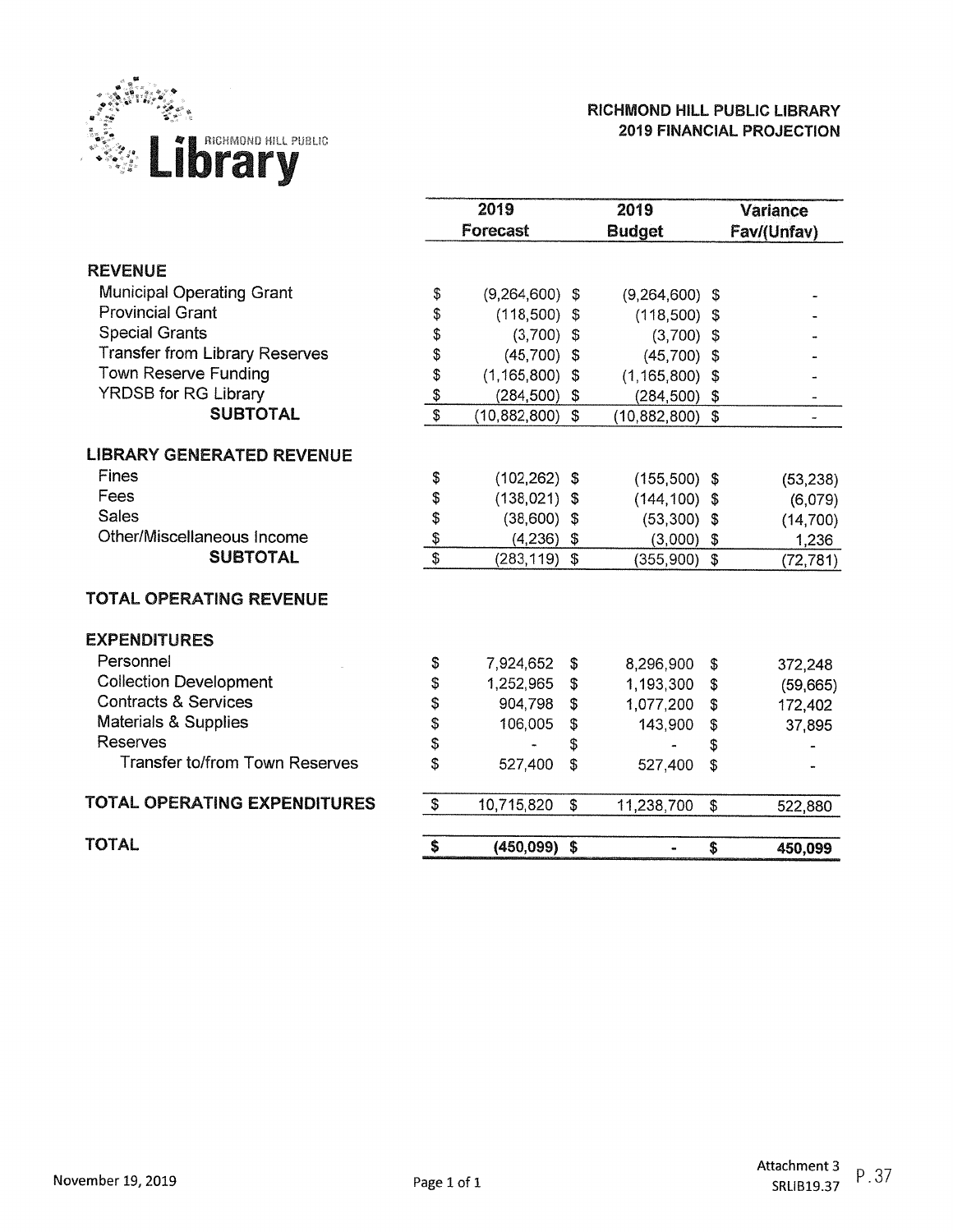

# Richmond Hill Public Library Board

# **2020 TRANSITION PLAN, ADMINISTRATIVE FUNCTIONS REPORT SRLIB19.38**

- Subject: Transition Plan, Administrative Functions Report
- From: Mary-Anne Dempster, Interim CEO
- Date: November 19, 2019

#### **1.0 Recommendation**

That the *Transition Plan, Administrative Functions Report* dated November 19, 2019 be received by the Richmond Hill Public Library Board (the "Library Board") for information and adoption.

#### **2.0 Purpose**

To implement the recommendations approved by the Library Board in a way that maintains the level of services and support required for customers and staff of the Library.

#### **3.0 Background**

In August 2019, the Library Board requested that the City of Richmond Hill (the "City") complete a review of administrative functions of Library operations. The goal of this review was to identify and eliminate duplication of administrative functions performed by both the City and Library and streamline service delivery.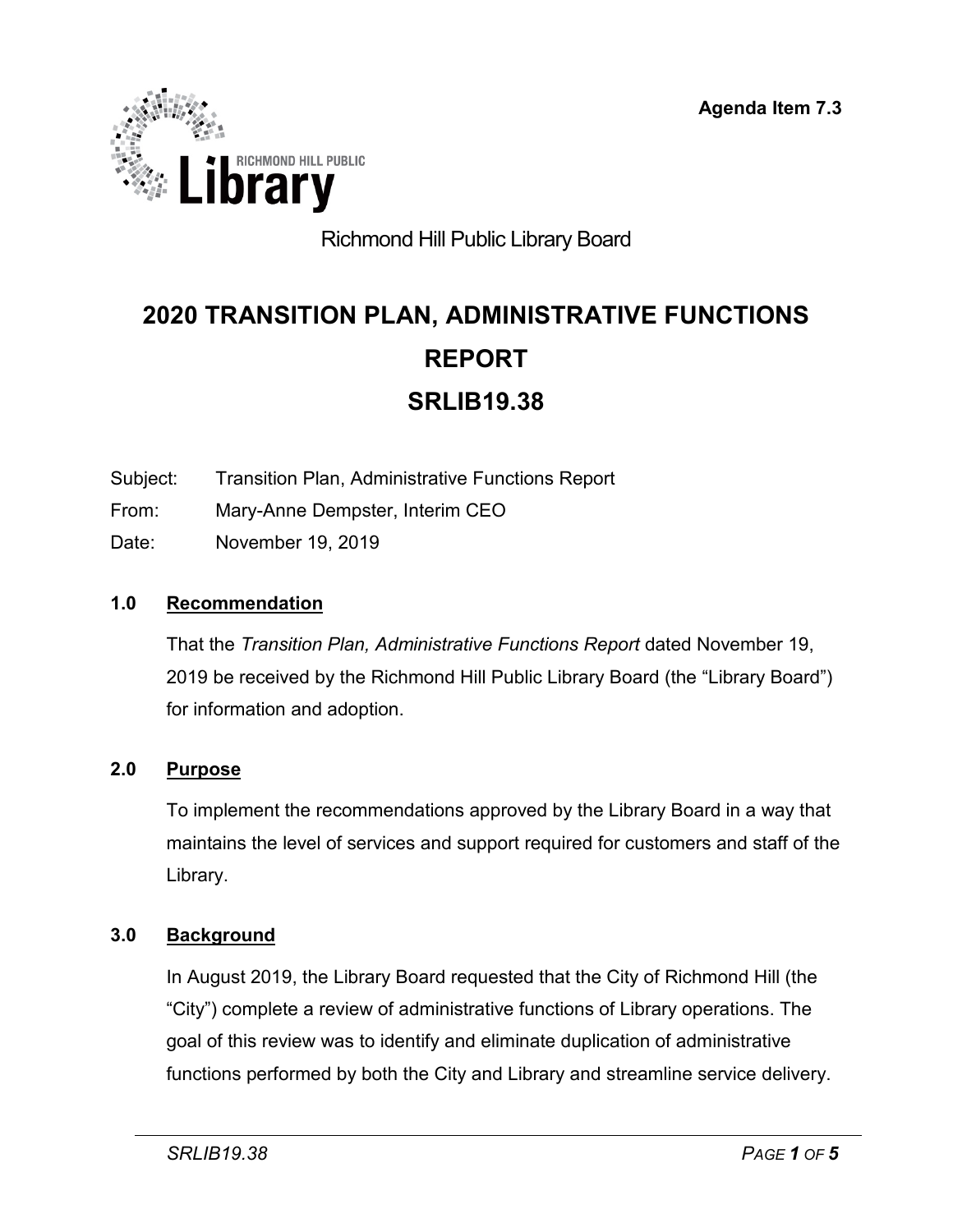The report resulting from this review, approved by the Library Board on October 15, 2019, contains recommendations to develop a service level agreement in the areas of finance, human resources, communications and information technology. Some responsibilities in these areas will remain at the Library as part of this agreement.

#### **4.0 Transition Plan**

Upon approval from the Library Board, a transition team was created to implement the approved recommendations maintaining the level of services and support required for customers and staff of the Library.

The transition team is championed by the Commissioner of Corporate and Financial Services of the City / Interim Chief Executive Officer of the Library, and led by Executive Manager, Talent and Culture of the Library. The transition team includes leads from both the City and the Library in each of the functional areas:

|                              | The City                                                                                                             | The Library                                                                                                                                |
|------------------------------|----------------------------------------------------------------------------------------------------------------------|--------------------------------------------------------------------------------------------------------------------------------------------|
| Champion                     | <b>Mary-Anne Dempster</b><br>Commissioner of Corporate & Financial<br><b>Services</b>                                | <b>Mary-Anne Dempster</b><br>Interim Chief Executive Officer                                                                               |
| <b>Transition Lead</b>       |                                                                                                                      | Eva Liu<br>Executive Manager, Talent & Culture                                                                                             |
| Transition<br>Support        | <b>Leah Zilnik</b><br>Manager, Service Innovation                                                                    |                                                                                                                                            |
| <b>Functional Leads</b>      |                                                                                                                      |                                                                                                                                            |
| Information<br>Technology    | <b>Anthony lannucci</b><br><b>Chief Information Officer</b><br>Davis Kwan<br>Manager, Technology Infrastructure      | <b>Yunmi Hwang</b><br>Director, Library Technologies<br><b>Helen Gauthier</b><br>Manager, Technologies &<br><b>Infrastructure Services</b> |
| Human<br>Resources           | <b>Sherry Adams</b><br>Director, Human Resources                                                                     | Eva Liu<br>Executive Manager, Talent & Culture                                                                                             |
| Financial<br><b>Services</b> | <b>David Dexter</b><br>Director, Financial Services/Treasurer<br>Lisa Chen,<br><b>Finance Business Lead</b>          | <b>Susan Quinn</b><br><b>Administration Coordinator</b>                                                                                    |
| Communication<br>Services    | <b>Meeta Gandhi</b><br>Director, Strategy, Innovation &<br>Engagement<br>Kathleen Graver,<br>Manager, Communications | <b>Brock Smith</b><br>Manager, Communications and Virtual<br><b>Services</b>                                                               |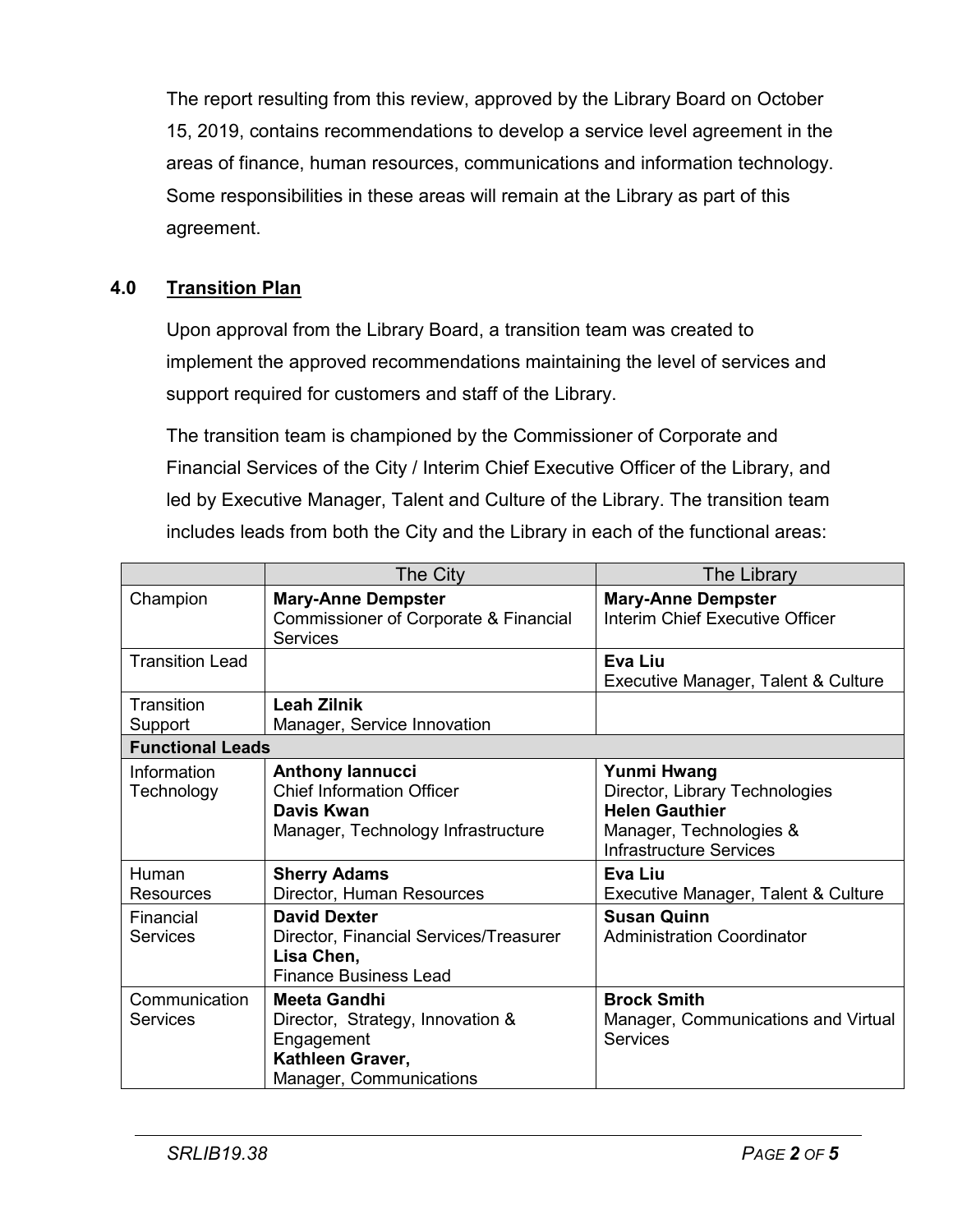The functional leads will be responsible for applying a standard approach to:

- Develop a transition plan for each functional area outlining timelines
- Review and document the existing processes and service levels, the service levels to be assumed by the City, and the processes and responsibilities to remain with the Library
- Identify and implement potential process improvements
- Prepare the service level agreement for the services performed by the City on behalf of the Library
- Assist with presentations to the Library Board (and City Council if necessary) on the service level agreement(s)

A transition plan has been developed; the status of each action item is defined by Planning, Development, Actioned or N/A (if not considered at this stage):

|         | <b>Action Items - Transition Plan</b>                                                                                                                                                                                              | <b>Status</b> | <b>Target</b><br><b>Date</b> |  |  |  |  |  |  |  |
|---------|------------------------------------------------------------------------------------------------------------------------------------------------------------------------------------------------------------------------------------|---------------|------------------------------|--|--|--|--|--|--|--|
|         | <b>Human Resources</b>                                                                                                                                                                                                             |               |                              |  |  |  |  |  |  |  |
| $1_{-}$ | Planning<br>Transfer HR responsibility and support for compensation,<br>recruitment, labour relations, benefits administration, WSIB,<br>training & development, succession planning and<br>performance management.                |               |                              |  |  |  |  |  |  |  |
| 2.      | Transfer the Library's payroll process administration to the<br>City's Finance department.                                                                                                                                         | Development   | Q4 2019                      |  |  |  |  |  |  |  |
| 3.      | Implement SAP HR and Payroll Modules for the library<br>employees after the City stabilizes their implementation.                                                                                                                  | Planning      | Q2 2020                      |  |  |  |  |  |  |  |
| 4.      | Establish a services level agreement providing clarity of roles<br>Planning<br>and responsibilities for both Library and City staff - HR and<br>Payroll.                                                                           |               |                              |  |  |  |  |  |  |  |
|         | 5. Adopt HR policies and procedures of the City simplifying<br>administrative aspects of the Library operation.                                                                                                                    | N/A           | Q4 2020                      |  |  |  |  |  |  |  |
|         | <b>Finance and Procurement</b>                                                                                                                                                                                                     |               |                              |  |  |  |  |  |  |  |
|         | 6. Transfer the Library's Finance and Procurement support<br>services to the City. Specific areas include: budget, quarterly<br>financial reporting, year-end activity, financial statement<br>preparation, audit and procurement. | Development   | Q4 2019                      |  |  |  |  |  |  |  |
| 7.      | Streamline SAP finance/procurement processes at the<br>Library.                                                                                                                                                                    | Development   | Q4 2019                      |  |  |  |  |  |  |  |
| 8.      | Adopt Finance and Procurement policies and procedures of<br>the City simplifying administrative aspects of the Library<br>operation.                                                                                               | Development   | Q4 2019                      |  |  |  |  |  |  |  |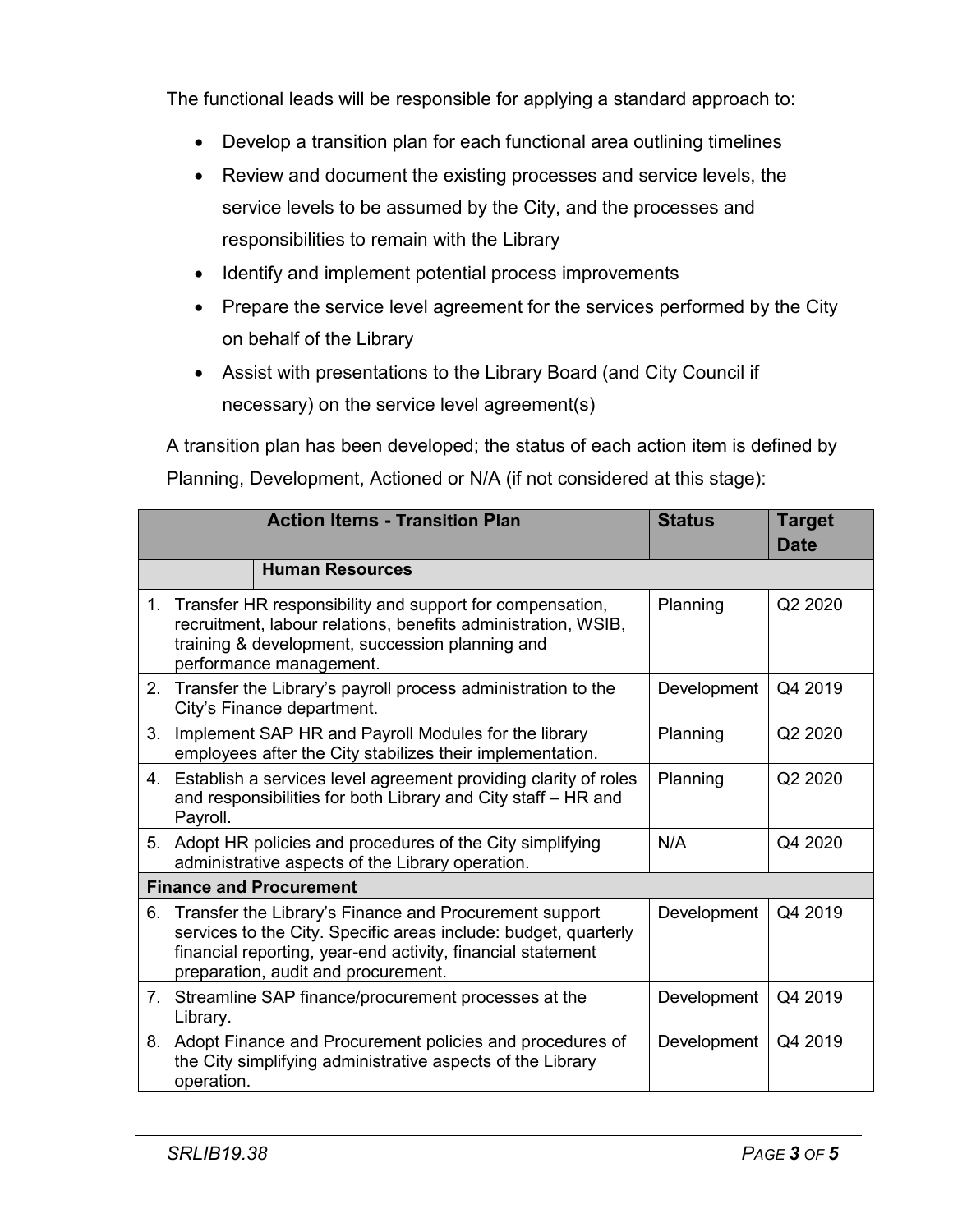| <b>Action Items - Transition Plan</b>                                                                                                                                                                                  | <b>Status</b> | <b>Target</b> |
|------------------------------------------------------------------------------------------------------------------------------------------------------------------------------------------------------------------------|---------------|---------------|
|                                                                                                                                                                                                                        |               | <b>Date</b>   |
| <b>Communications</b>                                                                                                                                                                                                  |               |               |
| 9. Work collectively with the City on the development and<br>adoption of the City's Community Engagement Framework.                                                                                                    | Planning      | Ongoing       |
| 10. Eliminate the Library's employee print newsletter and adapt<br>the City's process to include the Library content in Connector.                                                                                     | Planning      | Q4 2019       |
| 11. Review and plan for the design work required for print<br>publications identifying where City staff or external vendors<br>may be needed to support.                                                               | Planning      | Q4 2019       |
| 12. Review the Library's community events, evaluate needs and<br>determine resources required.                                                                                                                         | Planning      | Q4 2019       |
| 13. Adopt Communication policies of the City.                                                                                                                                                                          | Development   | Q4 2019       |
| 14. Evaluate effectiveness and capacity required for each social<br>media channel aiming to reduce the Library's social media<br>efforts with support from the City.                                                   | Planning      | Q1 2020       |
| 15. Establish a service level agreement providing clarity of roles<br>and responsibilities for both Library and City staff maintaining<br>level of services required to meet customer/staff needs -<br>Communications. | Planning      | Q1 2020       |
| 16. Review and evaluate the feasibility of consolidating the<br>Library's website into RichmondHill.ca                                                                                                                 | N/A           | 2021-2022     |
| <b>Information Technology</b>                                                                                                                                                                                          |               |               |
| 17. Hold the implementation to upgrade the Help Desk system<br>until such time that the infrastructure is available to use the<br>City's Help Desk and ticketing system.                                               | Actioned      | Completed     |
| 18. Consolidate the Library's IT workplan with the one of the<br>City's IT team.                                                                                                                                       | Development   | Q4 2019       |
| 19. Establish a service level agreement providing clarity of roles<br>and responsibilities for both Library and City staff maintaining<br>level of services required to meet customer/staff needs - IT                 | Planning      | Q4 2019       |
| 20. Adopt IT related policies and processes of the City.                                                                                                                                                               | Development   | Q1 2020       |
| 21. Construct a project team reviewing all services, tools and<br>standards and developing an integration plan                                                                                                         | Planning      | Q1 2020       |
| 22. Develop and Implement a network link to the Central Library<br>with a longer-term plan to link to YorkNet (York Region<br>Telecom Network).                                                                        | Planning      | Q3 2020       |
| 23. Library CEO Recruitment                                                                                                                                                                                            | N/A           | Q1 2020       |
| Lean Six Sigma Program                                                                                                                                                                                                 |               |               |
| 24. Provide Lean training at the Green Belt level to two Library<br>staff (as part of the City's Lean Program) to facilitate and lead<br>process improvement projects.                                                 | Planning      | Q1 2020       |